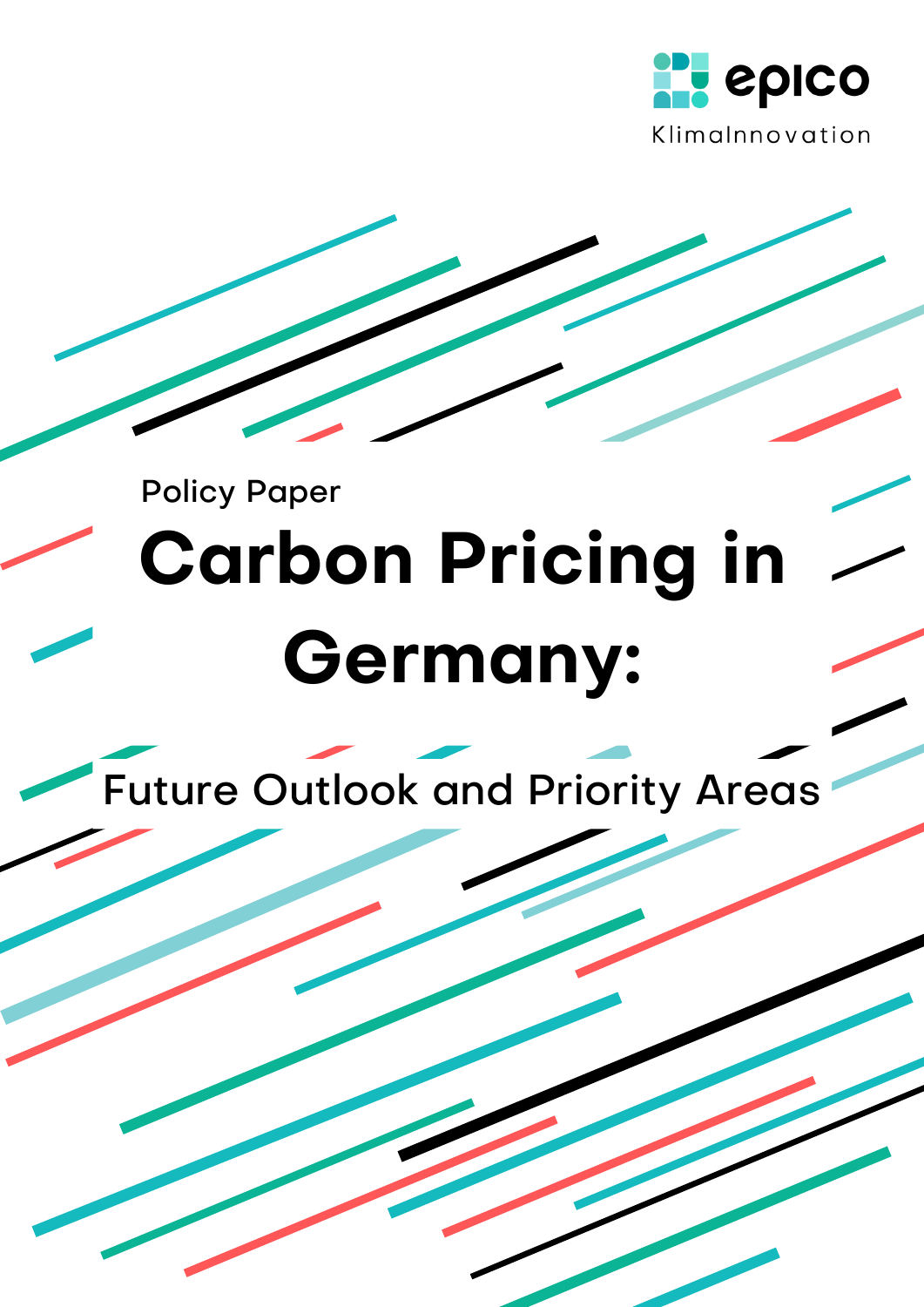#### POLICY PAPER

Carbon Pricing in Germany: Future Outlook and Priority Areas

#### Authors:

Parul Kumar Dr. Bernd Weber Prof. Dr. Dr. h.c. Christoph M. Schmidt

#### Acknowledgements:

We would like to thank Prof. Dr. Ottmar Edenhofer, Christoph Bals and Prof. Dr. Hubertus Bardt for their valuable inputs as reviewers.

Copyright © 2022 Energy and Climate Policy and Innovation Council e.V.



This work is licensed under a Creative Commons Attribution 4.0 [International](https://creativecommons.org/licenses/by/4.0/) License.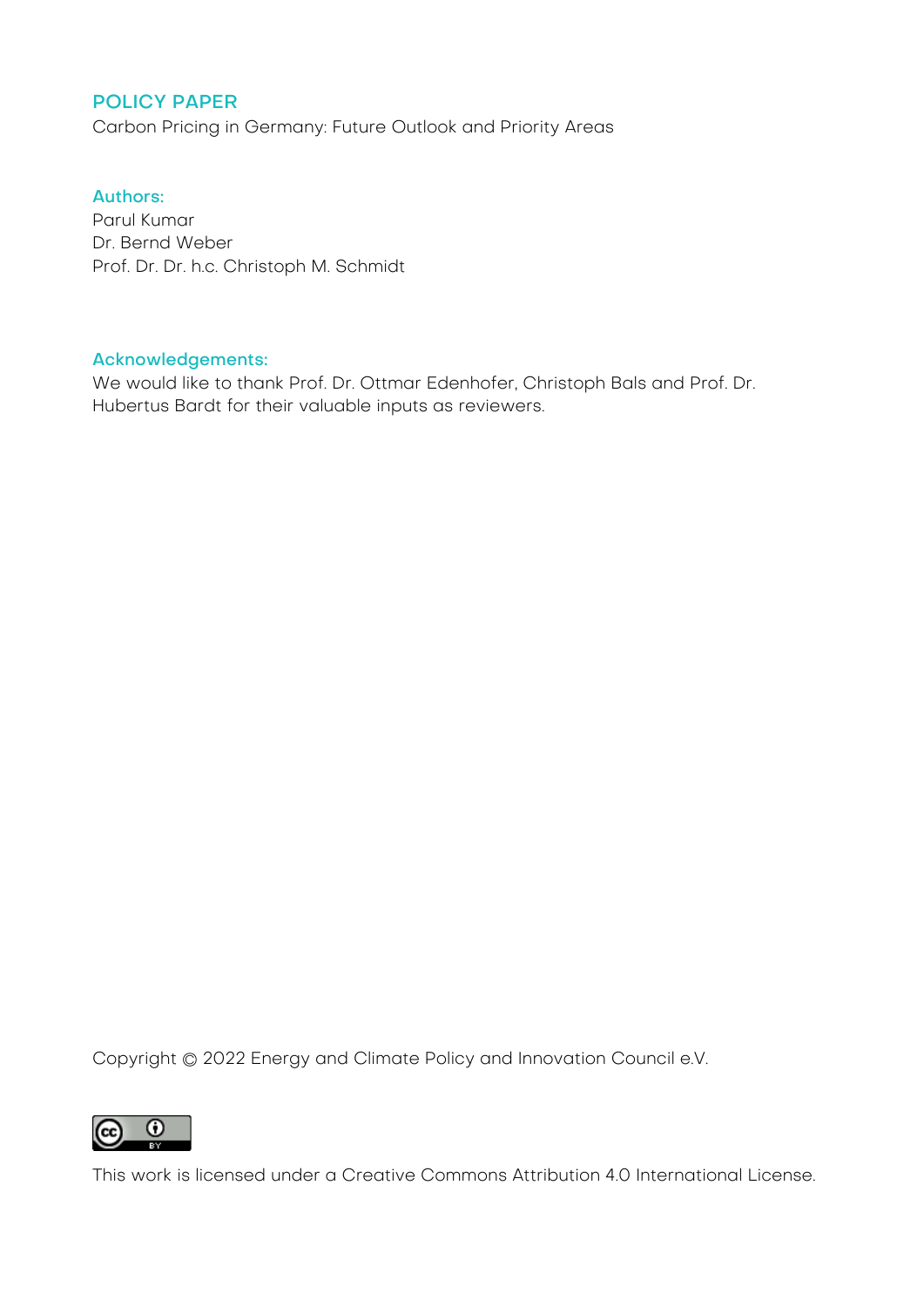# <span id="page-2-0"></span>**EXECUTIVE SUMMARY**

Due to a combination of factors, carbon pricing through emissions trading as an important climate policy instrument has found a place in Germany's mainstream politics. Some of the factors contributing to this development include the setting of more ambitious climate targets and an intensified political discourse regarding climate policy. While carbon pricing has increasingly been recognized in Germany as a powerful instrument of climate policy, several aspects concerning the actual implementation of carbon pricing still remain unclear. At the same time, the release of the Fit for 55 Package, a set of proposals by the European Commission aimed at reducing greenhouse gas emissions by at least 55% by 2030, has highlighted the further development of carbon pricing policies as an important focus area for the next few years. Further, the vulnerability with regard to Russian sources of energy in the aftermath of Russia's invasion of Ukraine has highlighted the challenge of increased energy costs, thereby underscoring the urgency of implementing measures for social compensation.

This policy paper provides reflections on the recent discourse on carbon pricing in both Germany and the European Union, and outlines priority areas for intervention in Germany through four policy recommendations.

- A. The German government should commence the process of reviewing the BEHG, which covers the national carbon pricing scheme for transport and buildings, including the potential advancement of the price corridor phase, the concrete design of the market phase, along with a clear scheme for compensating social hardships arising from a higher carbon price.
- B. The development of the broader policy mix to support carbon pricing in the presence of market failures and market barriers, particularly in the transport and buildings sectors, should form a priority area for future climate policy. It will be crucial to develop a coordinating framework for facilitating the smooth interaction between the various relevant ministries.
- C. The extension of carbon pricing to various sectors in the economy requires the design of transparent social compensation measures, with the reduction of the electricity price and a per-capita compensation mechanism forming the core of the compensation package. The relevant criteria, timelines and administrative aspects of compensatory payouts should be determined and legislated at the earliest.
- D. Engagement with end-consumers (households) through targeted and transparent political communication about the carbon pricing regime, its objectives, and related support mechanisms should form a further focus area of the carbon pricing policy in Germany.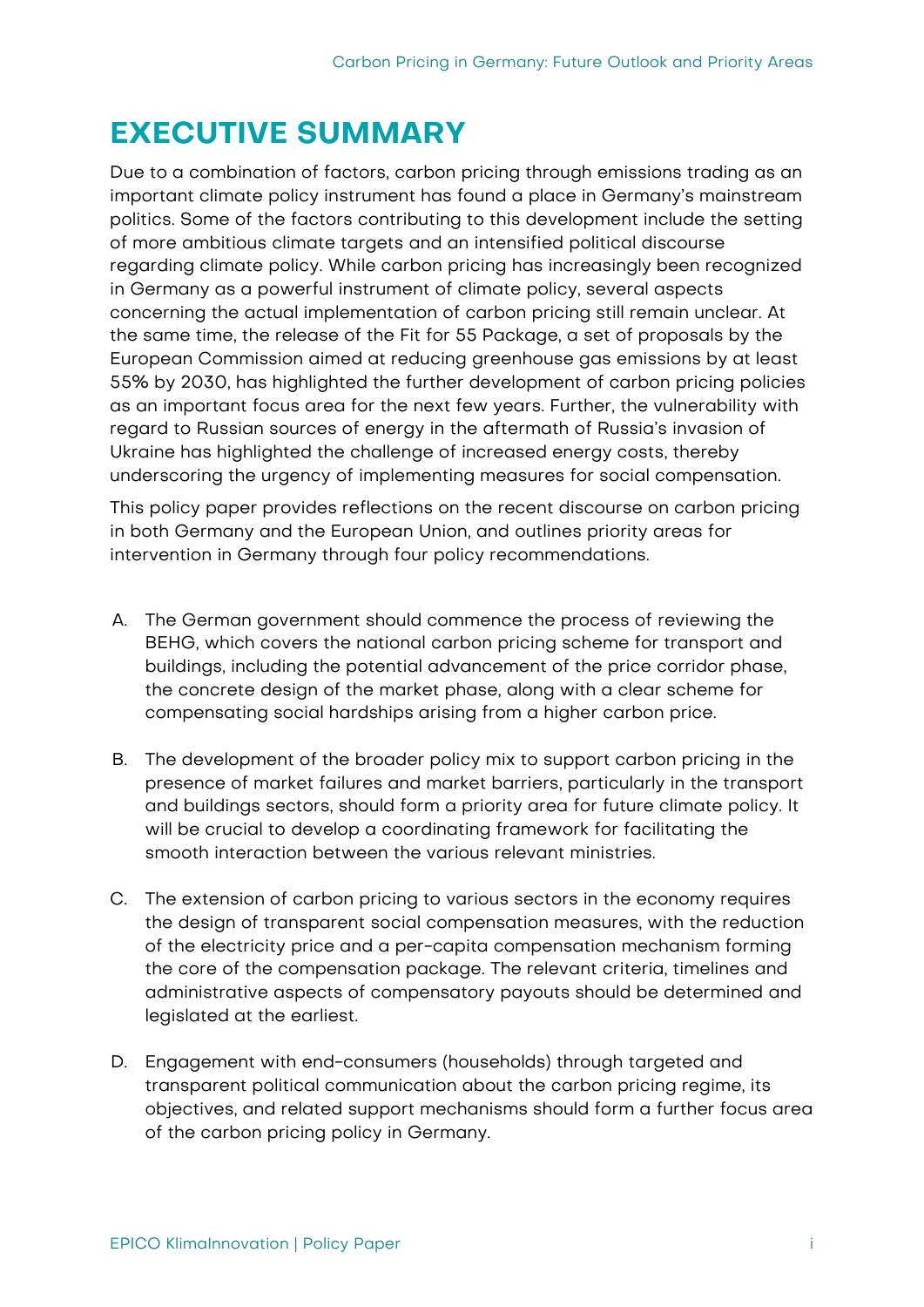# **TABLE OF CONTENTS**

| I.                                                                    |  |
|-----------------------------------------------------------------------|--|
| Legislative developments in Germany: national emissions trading<br>Ш. |  |
|                                                                       |  |
| Legislative developments in the EU: EU-ETS and the Fit for 55<br>Ш.   |  |
|                                                                       |  |
| IV.<br>Agenda for progress: Further development of the German carbon  |  |
|                                                                       |  |
| А.                                                                    |  |
| <b>B.</b>                                                             |  |
| C.                                                                    |  |
| D.                                                                    |  |
|                                                                       |  |
| Annex I: Carbon pricing as an element of the 2021 Bundestag election  |  |
|                                                                       |  |
|                                                                       |  |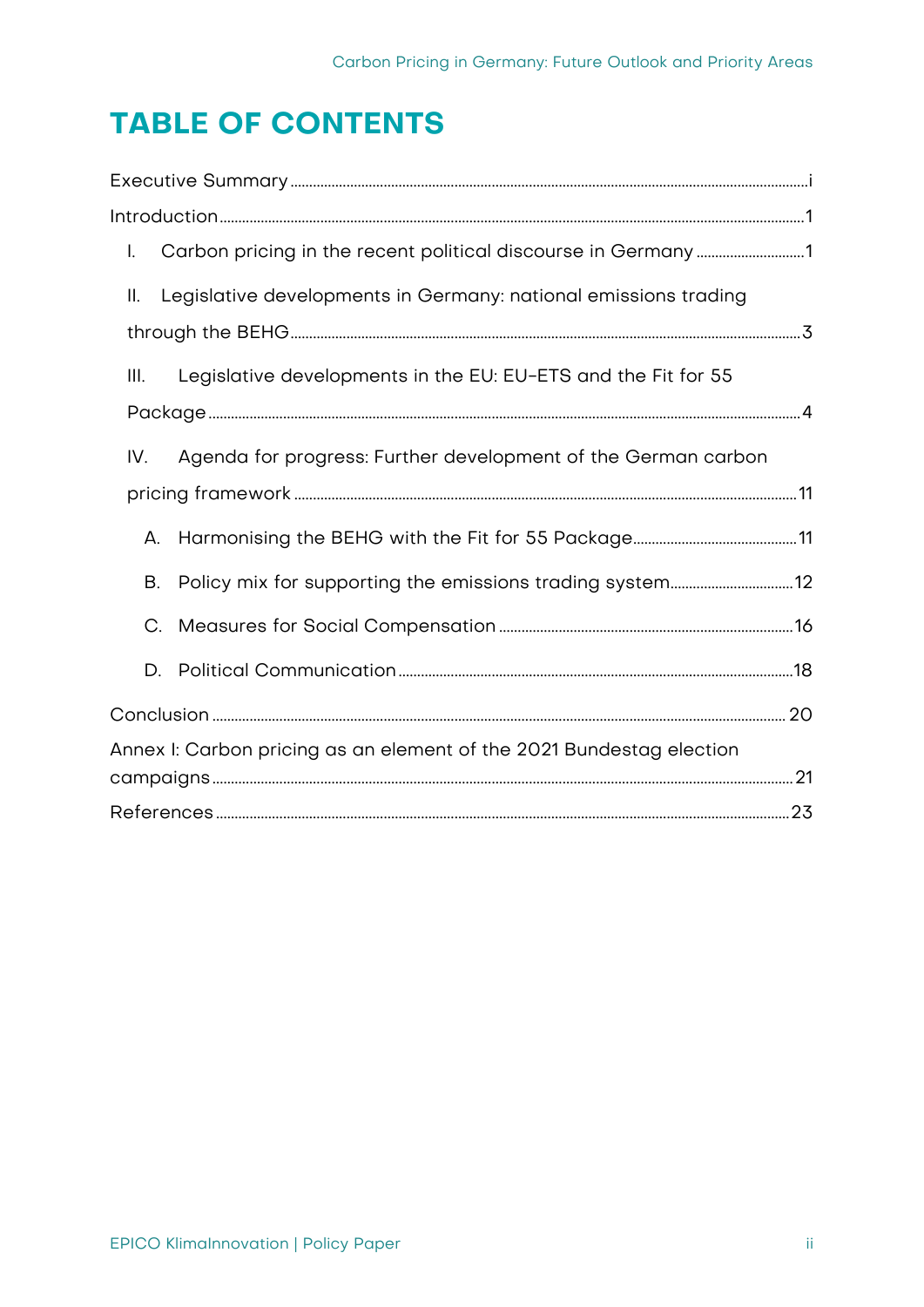# <span id="page-4-0"></span>**INTRODUCTION**

The recent developments following Russia's invasion of Ukraine have brought into sharp focus the new challenges of aligning the decarbonisation process with geopolitical developments, the diversification of energy supplies, and decreasing the dependence on fossil fuels. The strengthening of a carbon price signal can help serve an important function in this context of accelerated, cost-efficient decarbonisation.

Further, the dependence and vulnerability with regard to Russian sources of energy has also highlighted the challenge of increased energy costs for households, thereby underscoring the urgency of implementing measures for ensuring the affordability of energy prices, particularly through a social compensation mechanism to relieve households, an area where the utilisation of revenues from carbon pricing can play a major role.

This paper traces the development of the carbon pricing discourse in Germany and the European Union (EU) over the recent months, and makes recommendations for future policy action for the further development of the carbon price system.

# <span id="page-4-1"></span>**Carbon pricing in the recent political discourse in Germany**

The year 2021 proved to be a milestone year for setting targets for climate change mitigation, both for the EU and for Germany. The setting of ambitious goals further led to discussions on the concrete instruments and measures that will help achieve these goals. Following a decision of Germany's constitutional court, Germany's Climate Protection Act was amended to incorporate a more ambitious target.<sup>1</sup> The emissions reduction goal for 2030 was increased by 10%, to 65% compared to emissions in 1990, and the target to achieve climate neutrality by 2050 was advanced to 2045. <sup>2</sup> Climate change and climate policy gained importance in the political discourse in Germany, with an increasing appreciation of the potential of carbon pricing.

[https://www.bmuv.de/pressemitteilung/novelle-des-klimaschutzgesetzes-vom](https://www.bmuv.de/pressemitteilung/novelle-des-klimaschutzgesetzes-vom-bundestag-beschlossen/)[bundestag-beschlossen/.](https://www.bmuv.de/pressemitteilung/novelle-des-klimaschutzgesetzes-vom-bundestag-beschlossen/)

<sup>1</sup> See German Constitutional Court (Bundesverfassungsgericht or BVerfG), "Leitsätze zum Beschluss des Ersten Senats vom 24. März 2021 - 1 BvR 2656/18 -, Rn. 1-270" (Decision of the First Senate of 24 March 2021 - 1 BvR 2656/18 -, Rn. 1-270)

[http://www.bverfg.de/e/rs20210324\\_1bvr265618.html;](http://www.bverfg.de/e/rs20210324_1bvr265618.html) "Intergenerational contract for the climate", The German Federal Government, https://www.bundesregierung.de/bregde/themen/klimaschutz/climate-change-act-2021-1936846.

<sup>2</sup> "Gesetz beschreibt verbindlichen Pfad zur Klimaneutralität 2045 / Klimaziel für 2030 wird von 55 auf 65 Prozent erhöht", Bundesministerium für Umwelt, Naturschutz, nukleare Sicherheit und Verbraucherschutz (June 24, 2021), available at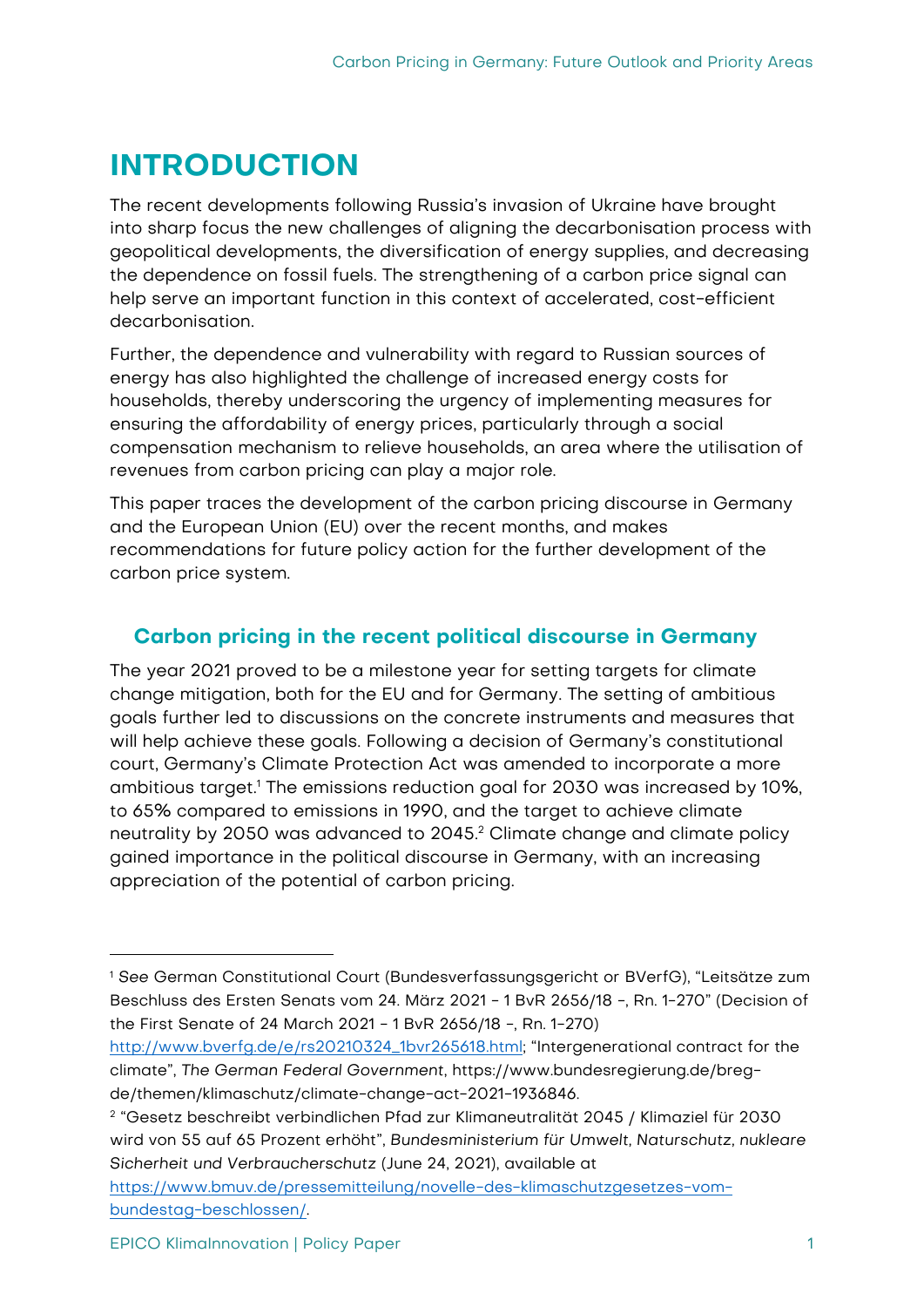Over a decade and a half after the emissions trading system in the European Union (EU-ETS) had commenced its first phase in 2005, <sup>3</sup> and shortly after Germany's domestic emissions trading law (BEHG) entered into force in January 2021, carbon pricing emerged as a prominent political issue in Germany in the context of the federal parliamentary elections, and then formed a crucial element of the climate policy package in the coalition agreement of the new federal government.

The focus on carbon pricing as an essential component of the future climate policy in the party manifestoes of five prominent political parties during the German federal election in 2021 (namely the Union formed by the Christian Democratic Union and the Christian Social Union (CDU/CSU), the Social Democratic Party (SPD), the Green Party (BÜNDNIS 90 / DIE GRÜNEN), and the Free Democratic Party (FDP)) provided strong evidence that that emissions trading as a climate policy instrument was increasingly gaining acceptance and approval in Germany's political discourse.<sup>4</sup>

These party programmes also emphasized that carbon pricing needs to be augmented by other policy instruments, for example, by the abolishment of the EEG surcharge.<sup>5</sup> Creating strong synergies between carbon pricing and other regulations was therefore seen as an important priority for the next phase of German climate policy. Further, the manner in which the revenues from carbon pricing should be employed to finance social balancing measures, and thereby reduce the political cost of the transition to climate neutrality, emerged as a significant area for future political decisions.

The coalition agreement of the new German government (formed by the SPD, the Green Party, and the FDP that was presented on November 24, 2021, expressly recognized carbon pricing as a central instrument of future climate policy. <sup>6</sup> The coalition agreement emphasized the role of an ambitious carbon price for the decarbonisation process, including the proposal for a floor price at the level of the EU, and the delineation of social compensation measures to reduce the burden of the energy transition on households. <sup>7</sup> The agreement also advocated the formation of a uniform emissions trading system spanning across all relevant sectors in the 2030s. 8

<sup>3</sup> See "Development of EU ETS (2005-2020)", available at https://ec.europa.eu/clima/euaction/eu-emissions-trading-system-eu-ets/development-eu-ets-2005-2020\_en.

<sup>4</sup> See Annex I for further details.

<sup>5</sup> See Annex I for further details.

<sup>6</sup> See "Mehr Fortschritt wagen – Bündnis für Freiheit, Gerechtigkeit und Nachhaltigkeit. Koalitionsvertrag 2021 – 2025 zwischen der Sozialdemokratischen Partei Deutschlands (SPD), BÜNDNIS 90 / DIE GRÜNEN und den Freien Demokraten (FDP)" (hereinafter the "Coalition Agreement 2021"), available at

[https://www.bundesregierung.de/resource/blob/974430/1990812/04221173eef9a6720059](https://www.bundesregierung.de/resource/blob/974430/1990812/04221173eef9a6720059cc353d759a2b/2021-12-10-koav2021-data.pdf?download=1) [cc353d759a2b/2021-12-10-koav2021-data.pdf?download=1.](https://www.bundesregierung.de/resource/blob/974430/1990812/04221173eef9a6720059cc353d759a2b/2021-12-10-koav2021-data.pdf?download=1)

<sup>7</sup> Coalition Agreement 2021, supra note 6, at 62-63.

<sup>8</sup> Ibid at 62.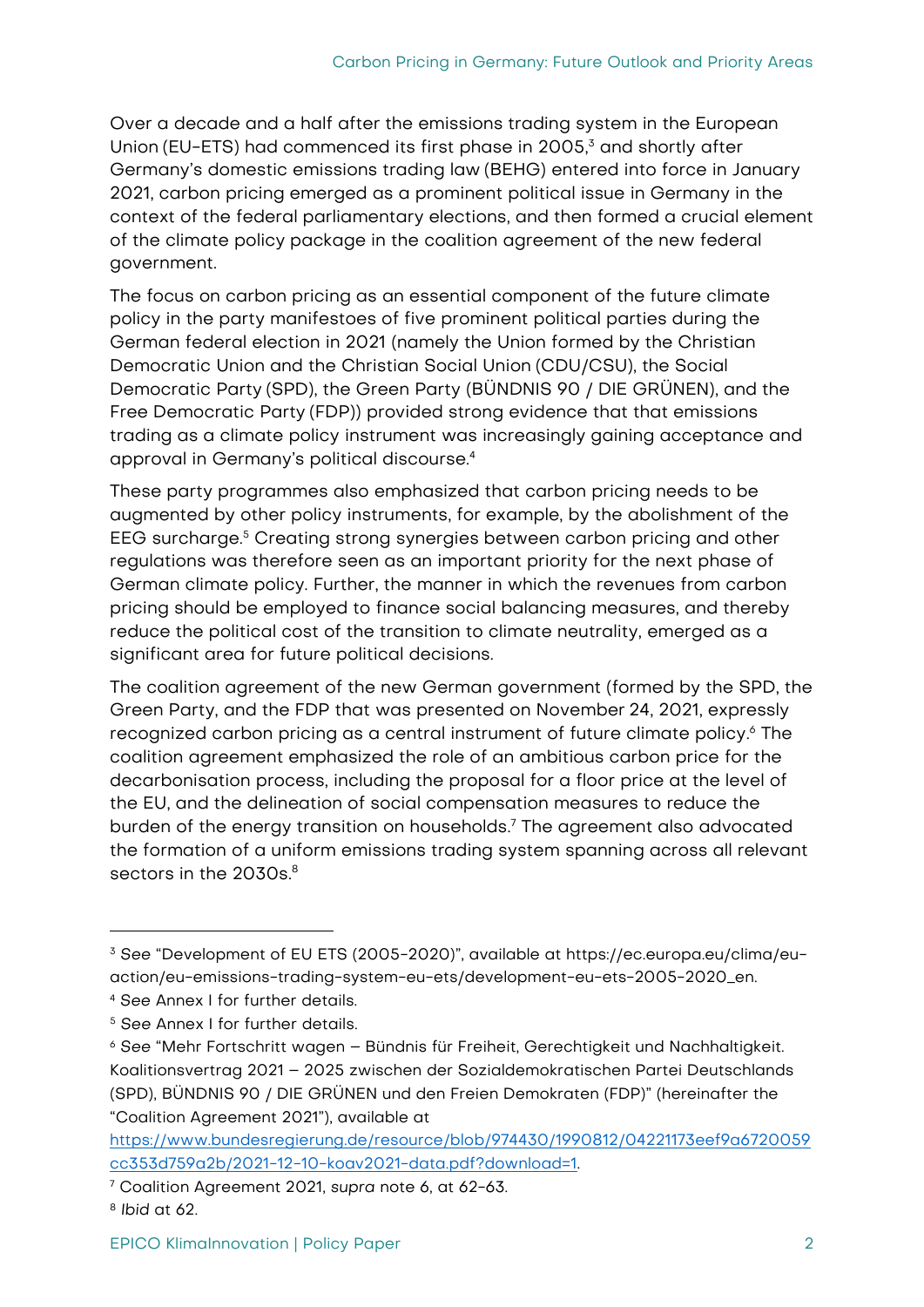These proposals for the further development of the carbon pricing framework were formulated at the end of the first year of operation of Germany's own carbon pricing law, and also developed some of the proposals contained in the Fit for 55 Package concerning the further development of the carbon pricing regulations at the EU level. In effect, this prominent political support for carbon pricing voiced by the German coalition parties provides a strong signal for the further development of emissions trading at the German, European, and potentially global level. Nevertheless, the new government still needs to devote further consideration to the development of the carbon pricing framework, including its interplay with additional non-price policy instruments aiming to accelerate decarbonisation. In recent times, the political discourse in light of the Russian invasion of Ukraine has also underlined the increasing importance of addressing the question of increased energy costs for households and highlighted the urgency of implementing measures for social compensation to relieve households. The utilisation of revenues from carbon pricing can play a major role in this effort.

# <span id="page-6-0"></span>**Legislative developments in Germany: national emissions trading through the BEHG**

The German law establishing a national emissions trading system known as the Brennstoffemissionshandelsgesetz (BEHG) <sup>9</sup> or the Fuel Emission Allowance Trading Act came into force on January 1, 2021, a few months before the Fit for 55 Package proposed by the European Commission in July 2021 (discussed in Section III below). The purpose of this legislation is to price emissions from fossil fuels and to create the basis for trading in allowances for such emissions, insofar as these emissions are not covered by the EU emissions trading system, inter alia to help reach the national climate targets.<sup>10</sup> The BEHG lays down the scheme of obligations for the parties responsible under the Act, such as the submission of a monitoring plan,<sup>11</sup> the identification of and reporting on fuel emissions, $^{12}$  and surrender of emission allowances<sup>13</sup>.

The stipulation of the conditions for the sale of emission allowances forms the crux of the BEHG: in the introductory phase between January 1, 2021 and December 31, 2025, emission allowances will be sold at a fixed price, starting at 25 Euros per certificate in 2021, and increasing by 5 Euro per year to reach 35 Euros in 2023, and thereafter increasing by 10 Euro per year to reach 55 Euro in 2025. <sup>14</sup> From 2026 onwards, certificates will be auctioned.<sup>15</sup> A price corridor

<sup>9</sup> Gesetz über einen nationalen Zertifikatehandel für Brennstoffemissionen (Brennstoffemissionshandelsgesetz – BEHG; engl. Fuel Emission Allowance Trading Act), available at [https://www.gesetze-im-internet.de/behg/BJNR272800019.html.](https://www.gesetze-im-internet.de/behg/BJNR272800019.html) 

<sup>10</sup> § 1, Brennstoffemissionshandelsgesetz (BEHG).

<sup>11</sup> § 6, BEHG.

<sup>12</sup> § 7, BEHG.

<sup>13</sup> § 8, BEHG.

<sup>14</sup> § 10(2), BEHG.

<sup>15</sup> § 10(1), BEHG.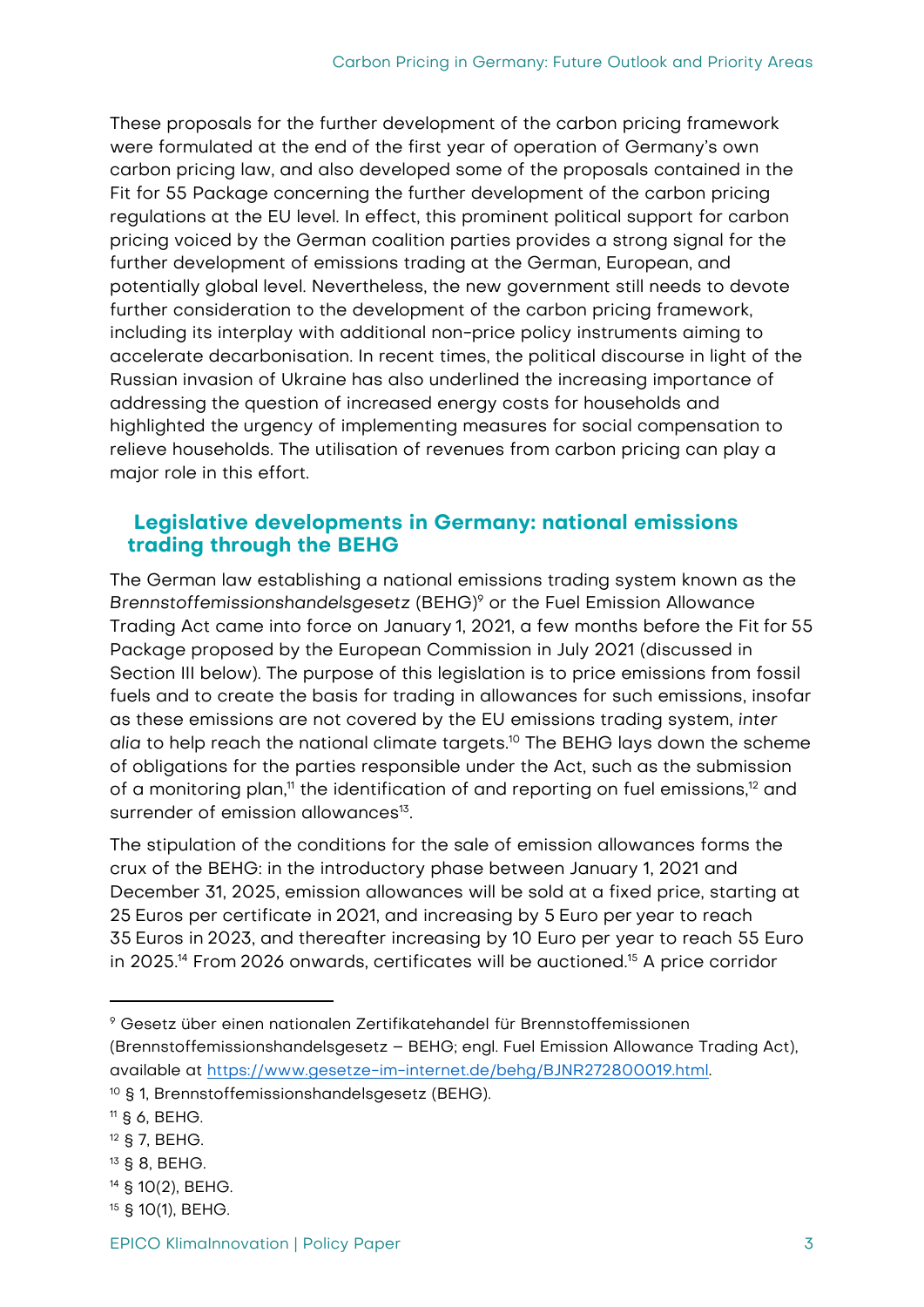has been set for 2026, with a minimum price of 55 Euros and maximum price of 65 Euros per emission allowance.<sup>16</sup> The law also requires the implementation of the national emissions trading registry in the form of an electronic database, containing accounts for emission allowances, availability restrictions, and records of the reported and verified fuel emissions of responsible parties.<sup>17</sup> The Federal Environment Authority is the competent authority in charge of maintaining the national emissions trading registry.<sup>18</sup>

# <span id="page-7-0"></span>**Legislative developments in the EU: EU-ETS and the Fit for 55 Package**

The EU revised its climate targets in 2021: it now aims to achieve climate neutrality by 2050,<sup>19</sup> and as an interim target, to reduce net greenhouse gas emissions by at least 55% (compared to 1990 levels) by 2030<sup>20</sup>. The specific recommendations for EU-ETS reform<sup>21</sup> are set out in the form of proposed amendments to Directive 2003/87/EC concerning the EU-ETS (the "EU ETS Directive")<sup>22</sup>, the Decision on the Market Stability Reserve<sup>23</sup>, and Regulation (EU)

<sup>20</sup> Article 4(1), European Climate Law.

<sup>21</sup> European Commission, "Proposal for a Directive of the European Parliament and of the Council amending Directive 2003/87/EC establishing a system for greenhouse gas emission allowance trading within the Union, Decision (EU) 2015/1814 concerning the establishment and operation of a market stability reserve for the Union greenhouse gas emission trading scheme and Regulation (EU) 2015/757" (July 14, 2021), available at [https://eur-lex.europa.eu/resource.html?uri=cellar:618e6837-eec6-11eb-a71c-](https://eur-lex.europa.eu/resource.html?uri=cellar:618e6837-eec6-11eb-a71c-01aa75ed71a1.0001.02/DOC_1&format=PDF)[01aa75ed71a1.0001.02/DOC\\_1&format=PDF](https://eur-lex.europa.eu/resource.html?uri=cellar:618e6837-eec6-11eb-a71c-01aa75ed71a1.0001.02/DOC_1&format=PDF) (hereinafter "EU Commission Proposal for ETS Reform").

[content/EN/TXT/?uri=uriserv:OJ.L\\_.2015.264.01.0001.01.ENG.](https://eur-lex.europa.eu/legal-content/EN/TXT/?uri=uriserv:OJ.L_.2015.264.01.0001.01.ENG)

<sup>16</sup> § 10(3), BEHG.

<sup>17</sup> § 12(1), BEHG.

<sup>18</sup> § 12(1), §13(1), BEHG.

<sup>19</sup> Article 2(1), Regulation (EU) 2021/1119 of the European Parliament and of the Council of 30 June 2021 establishing the framework for achieving climate neutrality and amending Regulations (EC) No 401/2009 and (EU) 2018/1999 (June 30, 2021) ("European Climate Law"), available at [https://eur-lex.europa.eu/legal](https://eur-lex.europa.eu/legal-content/EN/TXT/?uri=CELEX%3A32021R1119)[content/EN/TXT/?uri=CELEX%3A32021R1119.](https://eur-lex.europa.eu/legal-content/EN/TXT/?uri=CELEX%3A32021R1119)

<sup>&</sup>lt;sup>22</sup> Directive 2003/87/EC of the European Parliament and of the Council establishing a scheme for greenhouse gas emission allowance trading within the Community and amending Council Directive 96/61/EC (October 13, 2003), available at [https://eur](https://eur-lex.europa.eu/legal-content/EN/TXT/?uri=CELEX%3A32003L0087)[lex.europa.eu/legal-content/EN/TXT/?uri=CELEX%3A32003L0087](https://eur-lex.europa.eu/legal-content/EN/TXT/?uri=CELEX%3A32003L0087) (hereinafter "EU ETS Directive").

<sup>&</sup>lt;sup>23</sup> Decision (EU) 2015/1814 of the European Parliament and of the Council concerning the establishment and operation of a market stability reserve for the Union greenhouse gas emission trading scheme and amending Directive 2003/87/EC (October 6, 2015), available at [https://eur-lex.europa.eu/legal-](https://eur-lex.europa.eu/legal-content/EN/TXT/?uri=uriserv:OJ.L_.2015.264.01.0001.01.ENG)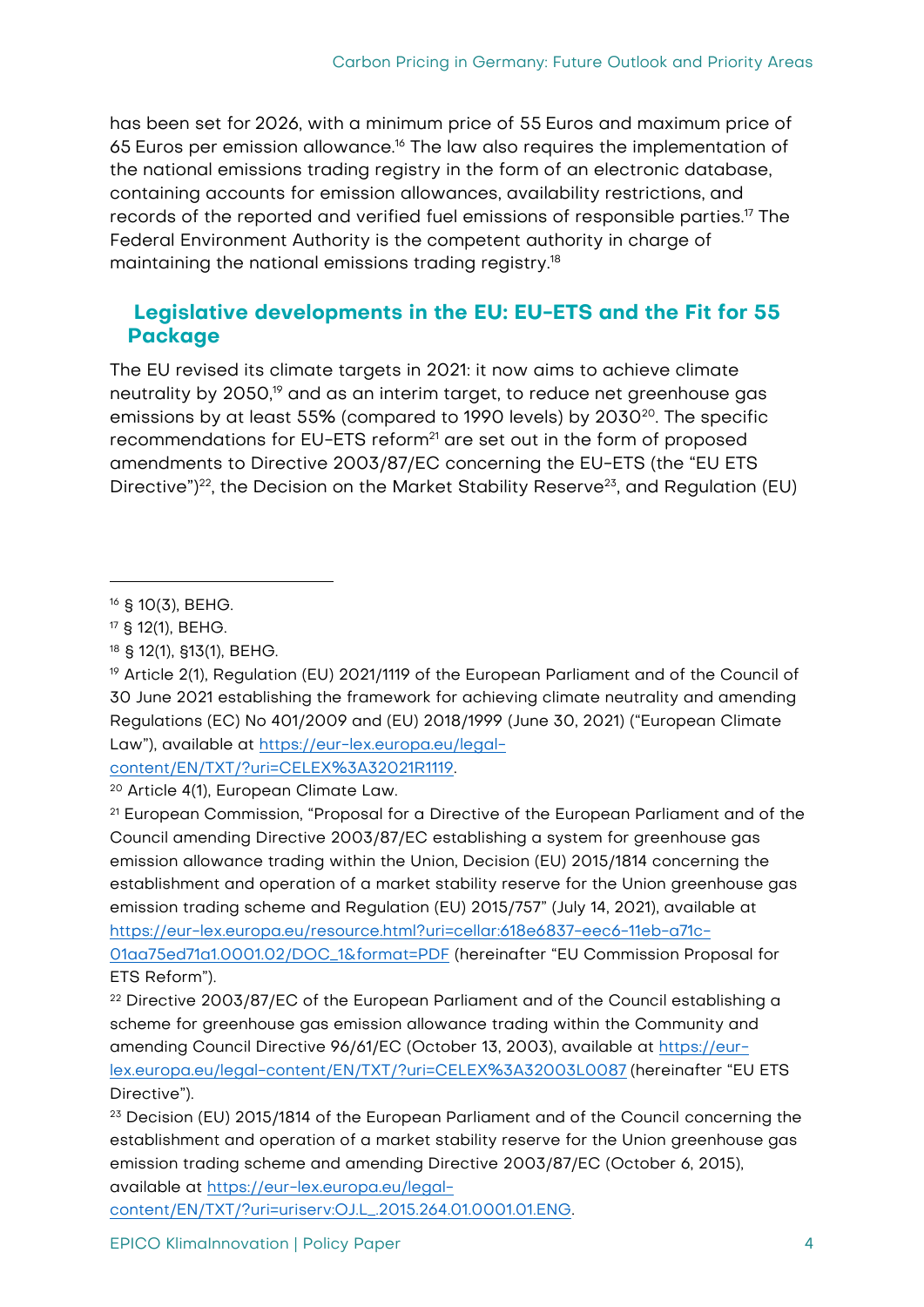$2015/757$  concerning carbon dioxide emissions from maritime transport<sup>24</sup>. The strengthening of the EU-ETS, through a revision of the ETS Directive (which was last amended in 2018, to be consistent with an EU economy-wide emissions reduction target of at least 40% by 2030 compared to 1990<sup>25</sup>) oriented towards these ambitious climate targets, forms part of the proposals in the Fit for 55 Package.

The Fit for 55 Package proposes the strengthening of the EU-ETS in the following ways:

1. **Maritime transport emissions**: The extension of the EU-ETS to cover maritime transport emissions has been proposed to start from the year 2023, including a phase-in period in the years 2023-2025, during which allowances for only a portion of the verified emissions need to be surrendered by shipping companies.<sup>26</sup> The allocation of allowances and the application of surrender certificates in relation to maritime transport activities will be applicable to 100% of the emissions from ships performing voyages that start and end in ports falling under the jurisdiction of an EU Member State, and to 50% of the emissions from ships that perform voyages where one of the ports of arrival or departure is under the jurisdiction of an EU Member State (and the other port outside it).<sup>27</sup>

2. **Road transport and buildings sectors**: The Fit for 55 Package recommends that the road transport and buildings sectors be covered "through separate but adjacent emissions trading".<sup>28</sup> This is envisaged as a "separate"

<sup>&</sup>lt;sup>24</sup> Regulation (EU) 2015/757 of the European Parliament and of the Council on the monitoring, reporting and verification of carbon dioxide emissions from maritime transport, and amending Directive 2009/16/EC (April 29, 2015), available at [https://eur](https://eur-lex.europa.eu/legal-content/EN/TXT/?uri=uriserv:OJ.L_.2015.123.01.0055.01.ENG#:~:text=Regulation%20%28EU%29%202015%2F757%20of%20the%20European%20Parliament%20and,and%20amending%20Directive%202009%2F16%2FEC%20%28Text%20with%20EEA%20relevance%29)[lex.europa.eu/legal-](https://eur-lex.europa.eu/legal-content/EN/TXT/?uri=uriserv:OJ.L_.2015.123.01.0055.01.ENG#:~:text=Regulation%20%28EU%29%202015%2F757%20of%20the%20European%20Parliament%20and,and%20amending%20Directive%202009%2F16%2FEC%20%28Text%20with%20EEA%20relevance%29)

[content/EN/TXT/?uri=uriserv:OJ.L\\_.2015.123.01.0055.01.ENG#:~:text=Regulation%20%28E](https://eur-lex.europa.eu/legal-content/EN/TXT/?uri=uriserv:OJ.L_.2015.123.01.0055.01.ENG#:~:text=Regulation%20%28EU%29%202015%2F757%20of%20the%20European%20Parliament%20and,and%20amending%20Directive%202009%2F16%2FEC%20%28Text%20with%20EEA%20relevance%29) [U%29%202015%2F757%20of%20the%20European%20Parliament%20and,and%20ame](https://eur-lex.europa.eu/legal-content/EN/TXT/?uri=uriserv:OJ.L_.2015.123.01.0055.01.ENG#:~:text=Regulation%20%28EU%29%202015%2F757%20of%20the%20European%20Parliament%20and,and%20amending%20Directive%202009%2F16%2FEC%20%28Text%20with%20EEA%20relevance%29) [nding%20Directive%202009%2F16%2FEC%20%28Text%20with%20EEA%20relevance](https://eur-lex.europa.eu/legal-content/EN/TXT/?uri=uriserv:OJ.L_.2015.123.01.0055.01.ENG#:~:text=Regulation%20%28EU%29%202015%2F757%20of%20the%20European%20Parliament%20and,and%20amending%20Directive%202009%2F16%2FEC%20%28Text%20with%20EEA%20relevance%29) [%29.](https://eur-lex.europa.eu/legal-content/EN/TXT/?uri=uriserv:OJ.L_.2015.123.01.0055.01.ENG#:~:text=Regulation%20%28EU%29%202015%2F757%20of%20the%20European%20Parliament%20and,and%20amending%20Directive%202009%2F16%2FEC%20%28Text%20with%20EEA%20relevance%29)

<sup>&</sup>lt;sup>25</sup> European Commission, "Proposal for a Directive of the European Parliament and of the Council amending Directive 2003/87/EC establishing a system for greenhouse gas emission allowance trading within the Union, Decision (EU) 2015/1814 concerning the establishment and operation of a market stability reserve for the Union greenhouse gas emission trading scheme and Regulation (EU) 2015/757" (July 14, 2021), available at [https://eur-lex.europa.eu/resource.html?uri=cellar:618e6837-eec6-11eb-a71c-](https://eur-lex.europa.eu/resource.html?uri=cellar:618e6837-eec6-11eb-a71c-01aa75ed71a1.0001.02/DOC_1&format=PDF)

[<sup>01</sup>aa75ed71a1.0001.02/DOC\\_1&format=PDF](https://eur-lex.europa.eu/resource.html?uri=cellar:618e6837-eec6-11eb-a71c-01aa75ed71a1.0001.02/DOC_1&format=PDF) (hereinafter "EU Commission Proposal for ETS Reform"), at 1

<sup>26</sup> Proposed Article 3ga to the EU-ETS Directive, EU Commission Proposal for ETS Reform at 42.

<sup>27</sup> Proposed Article 3g to the EU-ETS Directive, EU Commission Proposal for ETS Reform at 41.

<sup>&</sup>lt;sup>28</sup> Recital (43), EU Commission Proposal for ETS Reform at 33. The creation of this new system under the EU-ETS is proposed to be executed through the insertion of the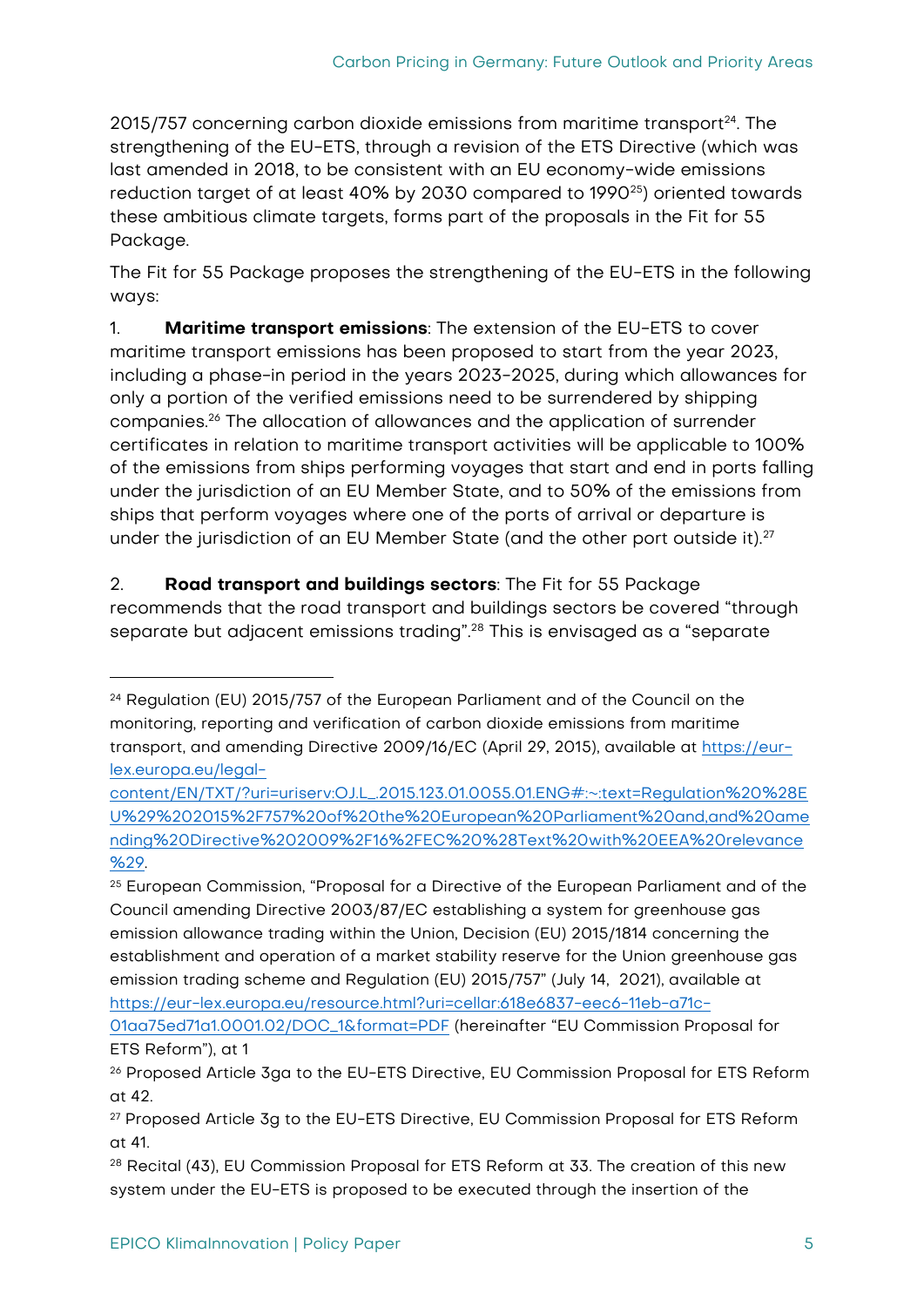self-standing system from 2025"<sup>29</sup>, where in the first year, the regulated entities will be required to hold a greenhouse gas emissions permit and to report their emissions for the years 2024 and 2025, <sup>30</sup> and follow issuance and compliance obligations from 2026<sup>31</sup>. For reasons of technical feasibility and administrative efficiency, and due to the large number of small emitters in these sectors, the point of regulation is proposed to be further upstream in the supply chain than at the point of the emitters.<sup>32</sup>

The extension of the emissions trading system to the buildings and road transport sectors is proposed through the insertion of a new Chapter IVa in the EU-ETS Directive. The new emissions trading system to be established in the buildings and road transport sectors is often referred to as "ETS-2", operating parallel to the original ETS, which is often referred to as "ETS-1". With effect from January 1, 2025, regulated entities carrying out activities within the scope of the new Chapter IVa<sup>33</sup> covered under the proposed Annex III of the Directive, require a greenhouse gas emission permit under this chapter.<sup>34</sup> Starting in 2026, the allowances covered by the chapter will be auctioned, unless they are placed in the Market Stability Reserve (MSR).

Under Chapter IVa, the Member States shall determine the use of revenues generated from the auctioning of allowances.<sup>35</sup> In addition to the activities mentioned in Article 10(3), the auction revenues under this Chapter shall be utilized for the following purpose(s):

a) measures intended to contribute to the decarbonisation of heating and cooling of buildings or to the reduction of the energy needs of buildings and

proposed Chapter IVa to the EU-ETS Directive (see EU Commission Proposal for ETS Reform at 52 for Chapter IVa).

<sup>29</sup> EU Commission Proposal for ETS Reform at 19, proposed Chapter IVa to the EU-ETS Directive (EU Commission Proposal for ETS Reform at 52).

<sup>&</sup>lt;sup>30</sup> See EU Commission Proposal for ETS Reform at 19, proposed Articles 30b (EU Commission Proposal for ETS Reform at 52-53), and Article 30f (EU Commission Proposal for ETS Reform at 56-57).

<sup>31</sup> EU Commission Proposal for ETS Reform at 19, proposed Article 30c (EU Commission Proposal for ETS Reform at 53-54), Article 30d (EU Commission Proposal for ETS Reform at 54), and proposed Article 30e (EU Commission Proposal for ETS Reform at 56) to the EU-ETS Directive.

<sup>32</sup> EU Commission Proposal for ETS Reform at 19.

<sup>&</sup>lt;sup>33</sup> These activities are to be specified in Annex III of the EU-ETS Directive.

<sup>34</sup> Proposed Article 30b(1) to the EU-ETS Directive, EU Commission Proposal for ETS Reform at 52.

<sup>35</sup> Proposed Article 30d(5) to the EU-ETS Directive, EU Commission Proposal for ETS Reform at 55. The exception to this is the revenues established as own revenues in accordance with Article 311(3), Treaty on the Functioning of the European Union and entered in the Union Budget.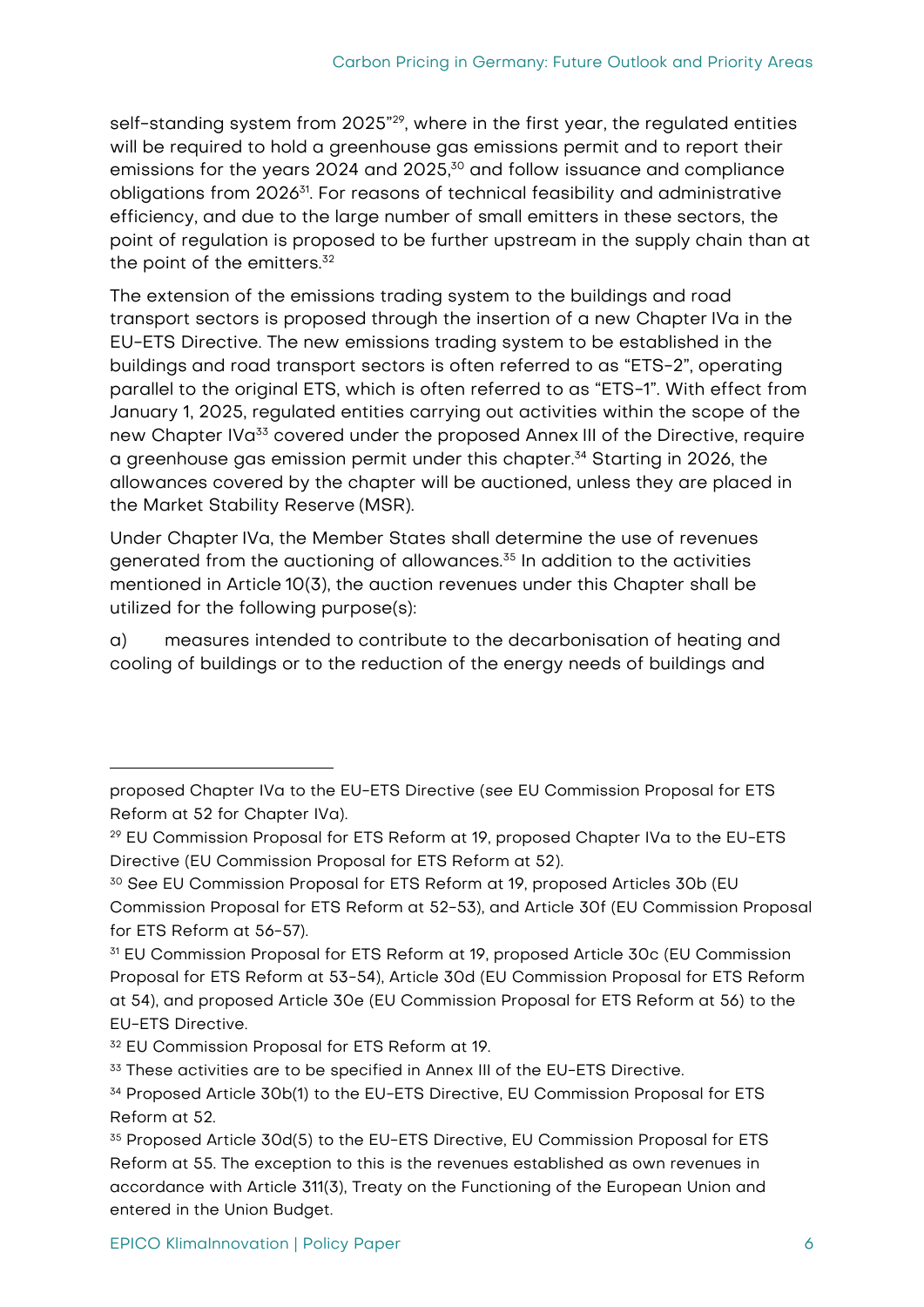measures for providing financial support for low-income households in worstperforming buildings; <sup>36</sup> and

b) measures intended to accelerate the uptake of zero-emission vehicles or to provide financial support for fully interoperable refuelling and recharging infrastructure for zero-emission vehicles, or to encourage a shift to public forms of transport and improving multimodality, or financial support to address social aspects concerning low- and middle-income transport users.<sup>37</sup>

The proposed Directive expressly stipulates that Member States should use a part of their auction revenues generated under Chapter IVa to address social aspects of emissions trading, with a specific emphasis on vulnerable households, vulnerable micro-enterprises and vulnerable transport users – terms that have been defined in the draft Social Climate Fund Regulation.<sup>38</sup>

Events of excessive price increase of the auctioned allowances over a period of three months will be regulated through the release of allowances from the Market Stability Reserve (MSR).<sup>39</sup> The allowances for the buildings and road transport sectors shall be placed in and released from a separate section of the  $MSR<sup>40</sup>$ 

As per the European Commission's proposal, the review of the new Chapter IVa pertaining to ETS-2 shall be carried out through a reporting of the European Commission to the European Parliament by January 1, 2028 on the effectiveness, implementation and practical application of the implementation of the provisions of the chapter.<sup>41</sup> The feasibility of the integration of the sectors covered in ETS-1 and ETS-2 will be assessed by the European Commission by October 31, 2031. 42

3. **Linear Reduction Factor**: It is proposed that the Linear Reduction Factor is increased from 2.2% to 4.2% from the year following the entry into force of the Directive amending the EU-ETS, combined with a one-off downward adjustment

<sup>36</sup> Proposed Article 30d(5)(a) to the EU-ETS Directive, EU Commission Proposal for ETS Reform at 55.

<sup>37</sup> Proposed Article 30d(5)(b) to the EU-ETS Directive, EU Commission Proposal for ETS Reform at 55.

<sup>38</sup> See proposed Article 30d(5) to the EU-ETS Directive, EU Commission Proposal for ETS Reform at 55 and proposed Article 2(11), (12) and (13), Proposal for a Regulation of the European Parliament and of the Council establishing a Social Climate Fund (hereinafter "Proposed Regulation for establishing a Social Climate Fund"), available at [https://eur](https://eur-lex.europa.eu/legal-content/EN/TXT/?uri=CELEX:52021PC0568)[lex.europa.eu/legal-content/EN/TXT/?uri=CELEX:52021PC0568.](https://eur-lex.europa.eu/legal-content/EN/TXT/?uri=CELEX:52021PC0568)

<sup>39</sup> Proposed Article 30h to the EU-ETS Directive, EU Commission Proposal for ETS Reform at 57.

<sup>40</sup> Proposed Article 1a of the Decision (EU) 2015/1814, EU Commission Proposal for ETS Reform at 58.

<sup>41</sup> Proposed Article 30i to the EU-ETS Directive, EU Commission Proposal for ETS Reform at 58.

<sup>42</sup> Proposed Article 30i to the EU-ETS Directive, EU Commission Proposal for ETS Reform at 58.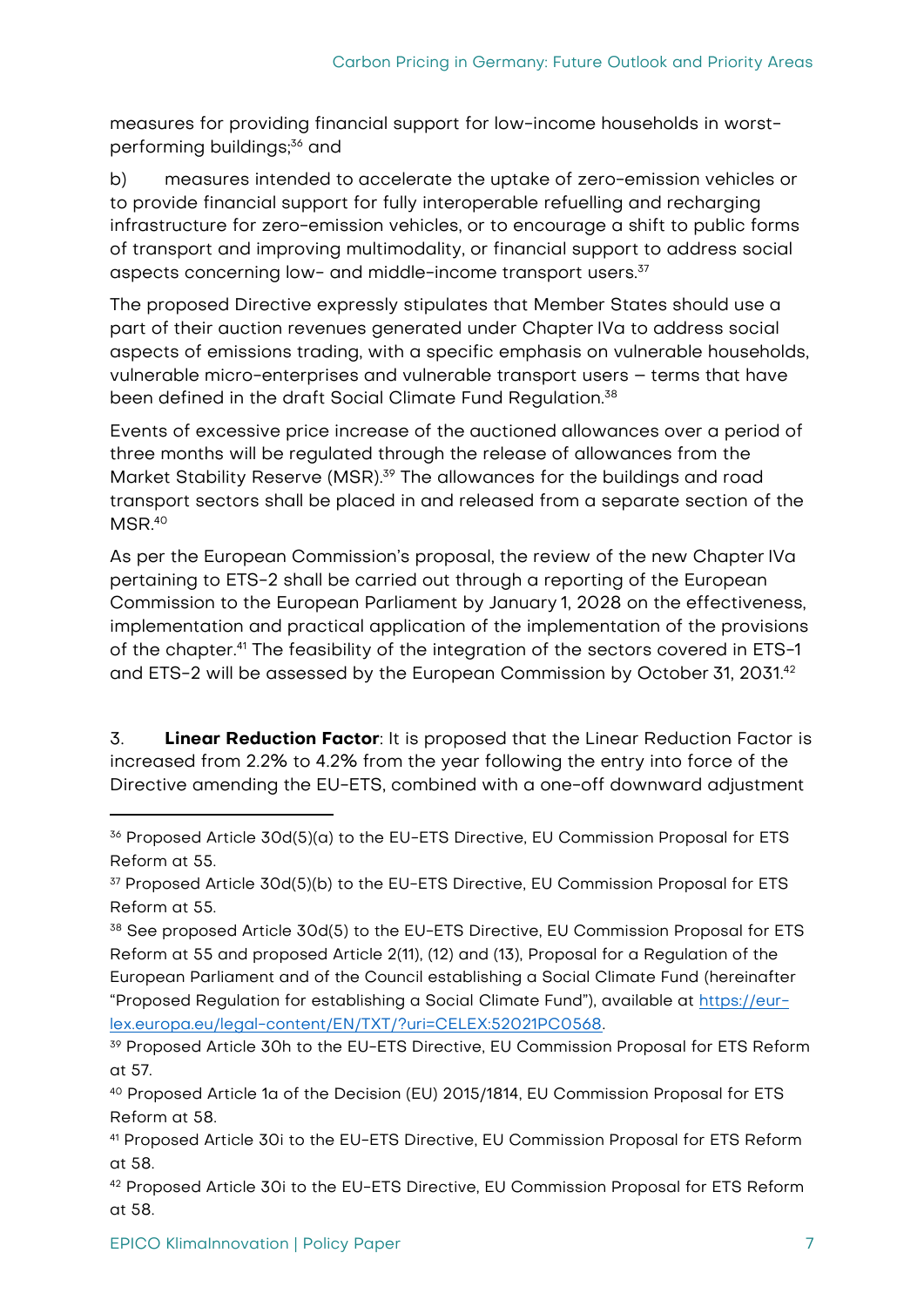of the cap, leading to a reduction of the overall quantity of the allowances at an increased annual pace, leading to an overall emission reduction of EU-ETS sectors by 61% by 2030 (compared to 2005). <sup>43</sup> An additional increase in the total number of allowances on account of the inclusion of maritime transport emissions in the EU-ETS is also envisaged.<sup>44</sup>

4. **Use of Auction Revenues**: The proposed revisions to the EU-ETS Directive stipulate that, except for revenues established as own revenues in accordance with Article 311(3) TFEU and entered in the Union Budget, the Member States shall determine the use of revenues generated from the auctioning of allowances.<sup>45</sup> The revenues shall be used in accordance with the criteria contained in Article 10(3), except for the revenues used for the compensation of indirect carbon costs in Article 10a(6).<sup>46</sup> The social aspects of the energy transition are directly addressed here through the inclusion of a specific provision in Article 10(3) on "measures intended to improve energy efficiency, district heating systems and insulation, or to provide financial support in order to address social aspects in lower- and middle-income households, including by reducing distortive taxes".<sup>47</sup>

5. **Social Climate Plans and Social Climate Fund**: The Fit for 55 Package includes a proposal for the establishment of a Social Climate Fund for financing the plans of the Member States for addressing the social aspects of the emissions trading in the buildings and road transport sector.<sup>48</sup> The Fund will rely on the principles of fairness and solidarity between and within Member States, and is aimed at supporting the European citizens most affected or at risk of energy or mobility poverty.<sup>49</sup> The target groups for the social aspects of emission trading are identified to be vulnerable households, vulnerable micro-enterprises and vulnerable transport users.<sup>50</sup> The resources of the Fund will correspond to 25% of the expected revenues from the new emissions trading in the period

<sup>43</sup> EU Commission Proposal for ETS Reform at 17; proposed Article 9, EU Commission Proposal for ETS Reform at 44.

<sup>44</sup> EU Commission Proposal for ETS Reform at 17; proposed Article 9, EU Commission Proposal for ETS Reform at 44.

<sup>45</sup> Proposed Article 10(3) to the EU-ETS Directive to the EU-ETS Directive, EU Commission Proposal for ETS Reform at 45.

<sup>46</sup> Proposed Article 10(3) to the EU-ETS Directive, EU Commission Proposal for ETS Reform at 45

<sup>47</sup> Proposed Article 10(3)(h) to the EU-ETS Directive, EU Commission Proposal for ETS Reform at 45.

<sup>48</sup> EU Commission Proposal for ETS Reform at 6. See also the Proposed Regulation for establishing a Social Climate Fund.

<sup>49</sup> EU Commission Proposal for ETS Reform at 35.

<sup>50</sup> Proposed Article 30d(5)(b) to the EU-ETS Directive, EU Commission Proposal for ETS Reform at 55.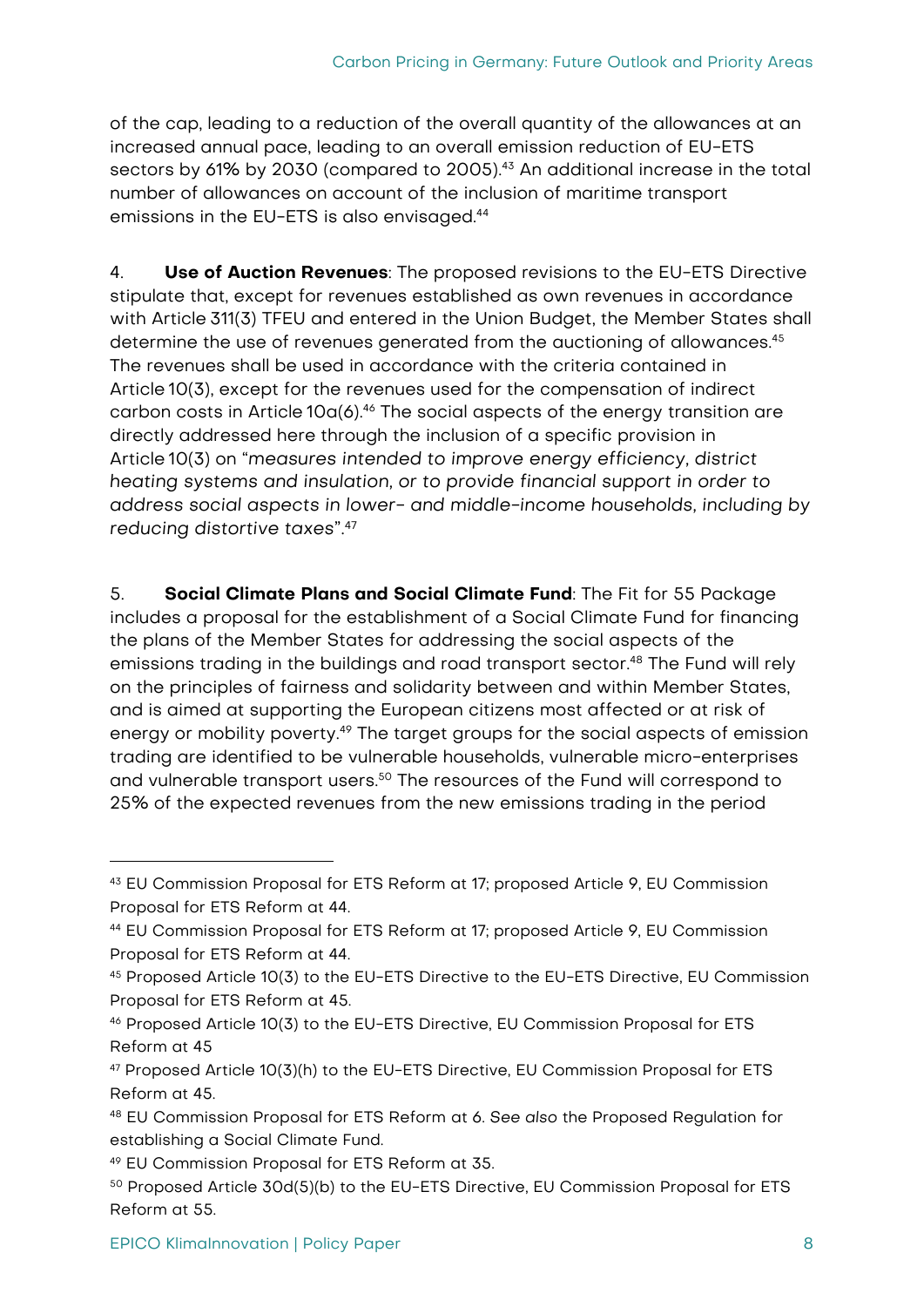between 2026 and 2032.<sup>51</sup> The Member States are additionally expected to use their auction revenues for financing part of the costs of their Social Climate Plans.<sup>52</sup> The draft Regulation for establishing a Social Climate Fund provides that Member States shall contribute to at least 50% of the total estimated costs of their Plans, and for this purpose, use inter alia the revenues from the auctioning of their allowances from ETS-2. 53

6. **Modernisation Fund**: The Modernisation Fund has been aligned with the objectives of the European Green Deal and the European Climate Law, including through the elimination of support to investments related to any fossil fuels.<sup>54</sup> The proposal envisages the auctioning of 2% of the total quantity of allowances between 2021 and 2030 to establish a fund known as the Modernisation Fund for improving energy efficiency and modernising the energy systems of Member States.<sup>55</sup> The beneficiaries for this amount of allowances shall be the Member States with a per-capita GDP at market prices below 60% of the European Union average in the year 2013.<sup>56</sup> Additionally, 2.5% of the total quantity of allowances between the year following the enforcement of the revised EU-ETS Directive and 2030 shall be auctioned for the Modernisation Fund, where the beneficiary Member States shall be those with a GDP per capita at market prices below 65% of the Union average during the period 2016 to 2018.<sup>57</sup>

It has been proposed that at least 80% of the financial resources from the Modernisation Fund shall be used to support investments in the generation, use of electricity, and heating and cooling from renewable resources, the improvement of demand-side energy efficiency, energy storage and the modernisation of energy networks, the support of low-income households, and a just transition in carbon-dependent regions in the beneficiary Member States.<sup>58</sup>

7. **Promoting Innovation**: The proposed amendments give a push to innovative technologies that can help mitigate climate change. The free allocation of certificates in case of installations covered by the obligation to

<sup>51</sup> Fit for 55 Proposal on the EU-ETS at 35.

<sup>52</sup> Fit for 55 Proposal on the EU-ETS at 35.

<sup>53</sup> Article 14, Proposed Regulation for establishing a Social Climate Fund.

<sup>54</sup> See EU Commission Proposal for ETS Reform at 18; proposed Article 10d to the EU-ETS Directive, EU Commission Proposal for ETS Reform at 49-50.

<sup>55</sup> Proposed Article 10(1) to the EU-ETS Directive, EU Commission Proposal for ETS Reform at 44-45.

<sup>56</sup> Proposed Article 10(1) to the EU-ETS Directive, EU Commission Proposal for ETS Reform at 44-45.

<sup>57</sup> Proposed Article 10(1) to the EU-ETS Directive, EU Commission Proposal for ETS Reform at 44-45.

<sup>58</sup> Proposed Article 10d(2) to the EU-ETS Directive, EU Commission Proposal for ETS Reform at 49-50.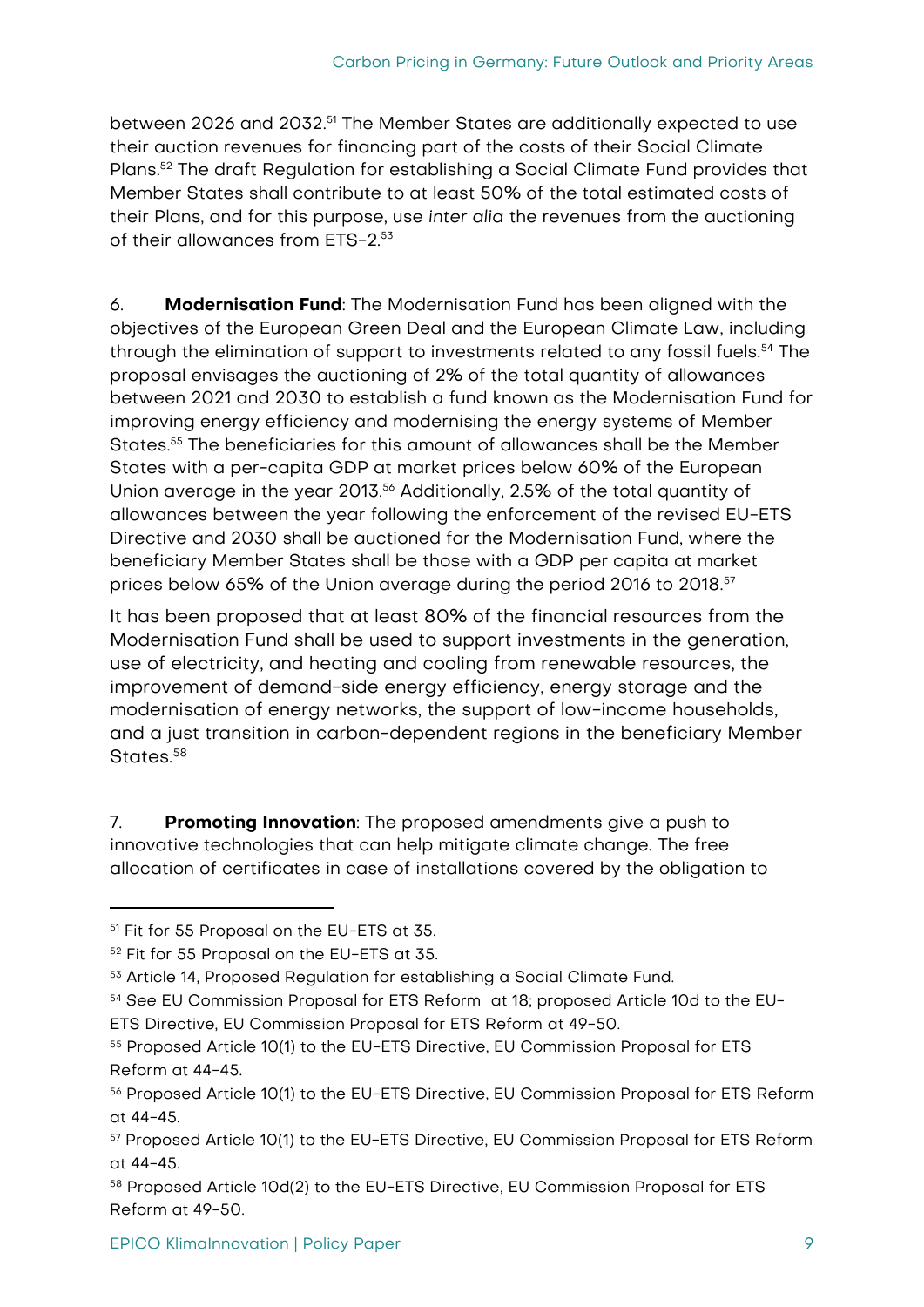conduct an energy audit is made conditional on the implementation of the recommendations of the audit report, and in this manner, incentives are created for the adoption of low-carbon technologies.<sup>59</sup> In the absence of implementation of measures for greenhouse gas reduction recommended by energy audit reports under the Energy Efficiency Directive, or other equivalent measures, the amount of free allocations could be reduced. 60

The proposal also expands the scope of the Innovation Fund, allowing it to provide support to projects through competitive tendering mechanisms such as Carbon Contracts for Difference (CCDs). <sup>61</sup> The Fund itself is increased by 50 million allowances, a combination of allowances available through free allocation (40 million) and available from auctioning (10 million). <sup>62</sup> Additionally, the revenue from the auction of 150 million allowances issued under Chapter IVa (buildings and road transport) shall be made available for the Innovation Fund, <sup>63</sup> in order to "stimulate the green transition" by addressing the transitional and social challenges from the carbon pricing in the new sectors alongside the targeted support for innovation<sup>64</sup>.

The Innovation Fund focuses on the sectors listed in Annex I and the proposed Annex III of the ETS Directive, pertaining to ETS-1 and ETS-2, respectively, and will include environmentally safe carbon capture and utilisation ("CCU") and innovative renewable energy and storage technologies. <sup>65</sup> As per the proposed amendments, the Innovation Fund can also potentially support break-through innovative technologies and infrastructure for the decarbonisation of the maritime sector, and for the production of low-and zero-carbon fuels in aviation, rail, and road transport. <sup>66</sup> Sectors covered in the CBAM regulation will receive special attention.<sup>67</sup>

<sup>&</sup>lt;sup>59</sup> Fit for 55 Proposal on the EU-ETS at 17; proposed Article 10a(1) to the EU-ETS Directive, EU Commission Proposal for ETS Reform at 45.

 $60$  Fit for 55 Proposal on the EU-ETS at 17; proposed Article 10a(1) to the EU-ETS Directive, EU Commission Proposal for ETS Reform at 45.

 $61$  Fit for 55 Proposal on the EU-ETS at 18. See also proposed Article  $10a(8)$  to the EU-ETS Directive, EU Commission Proposal for ETS Reform at 47-48.

 $62$  Fit for 55 Proposal on the EU-ETS at 18; proposed Articles  $10a(8)$  to the EU-ETS Directive, EU Commission Proposal for ETS Reform at 47-48.

<sup>63</sup> Proposed Article 30d(3) to the EU-ETS Directive, EU Commission Proposal for ETS Reform at 54.

<sup>64</sup> EU Commission Proposal for ETS Reform at 20.

<sup>65</sup> Proposed Article 10a(8) to the EU-ETS Directive, EU Commission Proposal for ETS Reform at 47-48.

<sup>66</sup> Proposed Article 10a(8) to the EU-ETS Directive, EU Commission Proposal for ETS Reform at 47-48.

 $67$  Proposed Article 10a(8) to the EU-ETS Directive, EU Commission Proposal for ETS Reform at 47-48.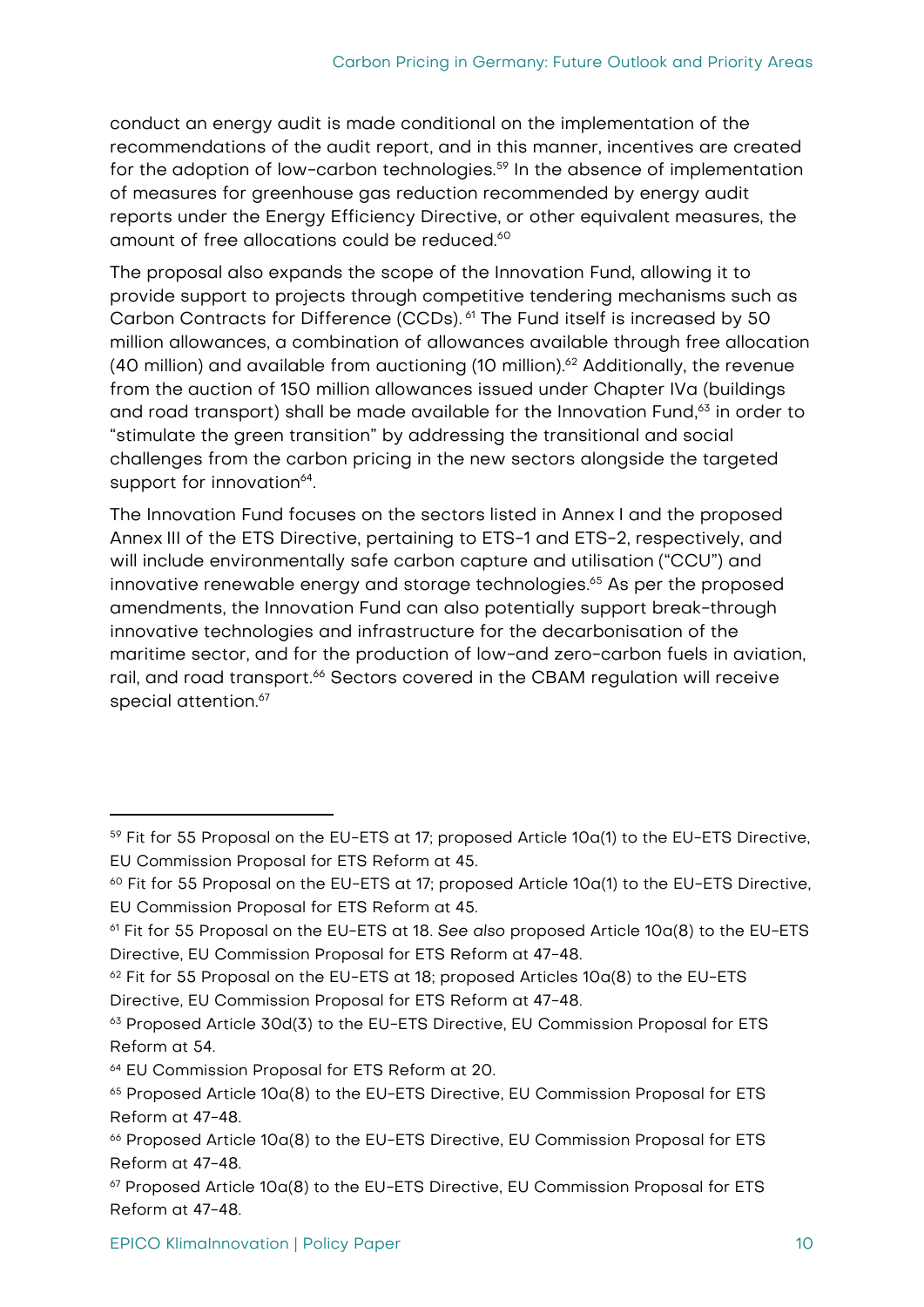# <span id="page-14-0"></span>**I. Agenda for progress: Further development of the German carbon pricing framework**

#### <span id="page-14-1"></span>**Harmonising the BEHG with the Fit for 55 Package**

Even as the Fit for 55 Package proposals continue to await final deliberation and incorporation, in Germany the discussion should start on the future outlook for the BEHG. The Impact Assessment Report accompanying the Fit for 55 Package, released in July 2021, notes that "Germany has indicated its interest to have its system replaced by an EU-wide system." <sup>68</sup> Subsequently, in December 2021, the new government in Germany finalised its coalition agreement, which contains the pledge to review the BEHG in order to assess its compatibility with a possible ETS-2 and, if necessary, to adapt it to ensure the smoothest possible transition.<sup>69</sup> At the same time, ETS-2 faces strong opposition in the EU from countries such as Poland, Hungary, Romania, Chechia, Slovakia, as well as from the social democratic, green, and left-wing parties in the EU Parliament.<sup>70</sup>

Consequently, clear guidance is needed regarding all possible scenarios: (i) the continuation of the BEHG alongside the ETS-2, (ii) the integration of the BEHG into the ETS-2, and (iii) the rejection of the proposal for ETS-2 such that the BEHG would need to continue in Germany as a standalone emissions trading system focusing on transport and heating.

In addition, the German government should provide reliable guidance on the price per tonne of CO2 emissions, and the expected price trajectory in a timely manner, so as to create greater certainty for the investment decisions of companies in the forthcoming years. The coalition agreement of the current German government indicates a preference for an EU-ETS floor (minimum) price of 60 Euro/Tonne of CO2, failing which, a national floor price of 60 Euro/Tonne could be considered as a fall-back option. <sup>71</sup> However, the coalition agreement is silent on the time frame envisaged for setting this floor price, and whether this suggested price pertains to ETS-1 alone or also takes into consideration the potential implementation of ETS-2. For reference, at the time of writing this paper, the EU-ETS price is 83.46 Euro/Tonne<sup>72</sup>, while the German emissions trading price is fixed statutorily at 30 Euro for the year 2022.

<sup>69</sup> Coalition Agreement 2021, supra note 6, at 63.

<sup>68</sup> "Impact Assessment Report accompanying the document 'Directive of the European Parliament and of the Council amending Directive 2003/87/EC establishing a system for greenhouse gas emission allowance trading within the Union, Decision (EU) 2015/1814 concerning the establishment and operation of a market stability reserve for the Union greenhouse gas emission trading scheme and Regulation (EU) 2015/757'" Commission Staff Working Document (July 14, 2021) (hereinafter "Impact Assessment Report accompanying the EU Commission Proposal for ETS Reform") at 112.

<sup>70</sup> Kaiser, Tobias, "Ein wichtiger Baustein des Klimaplans droht zu kippen: Die EU-Kommission will Benzin, Heizöl und andere Brennstoffe teuer machen. Darüber gibt es Streit" Die Welt (February 18, 2022).

<sup>71</sup> Coalition Agreement, supra note 6, at 63.

<sup>72</sup> Source: EMBER Carbon Pricing, <https://ember-climate.org/data/carbon-price-viewer/> (April 25, 2022).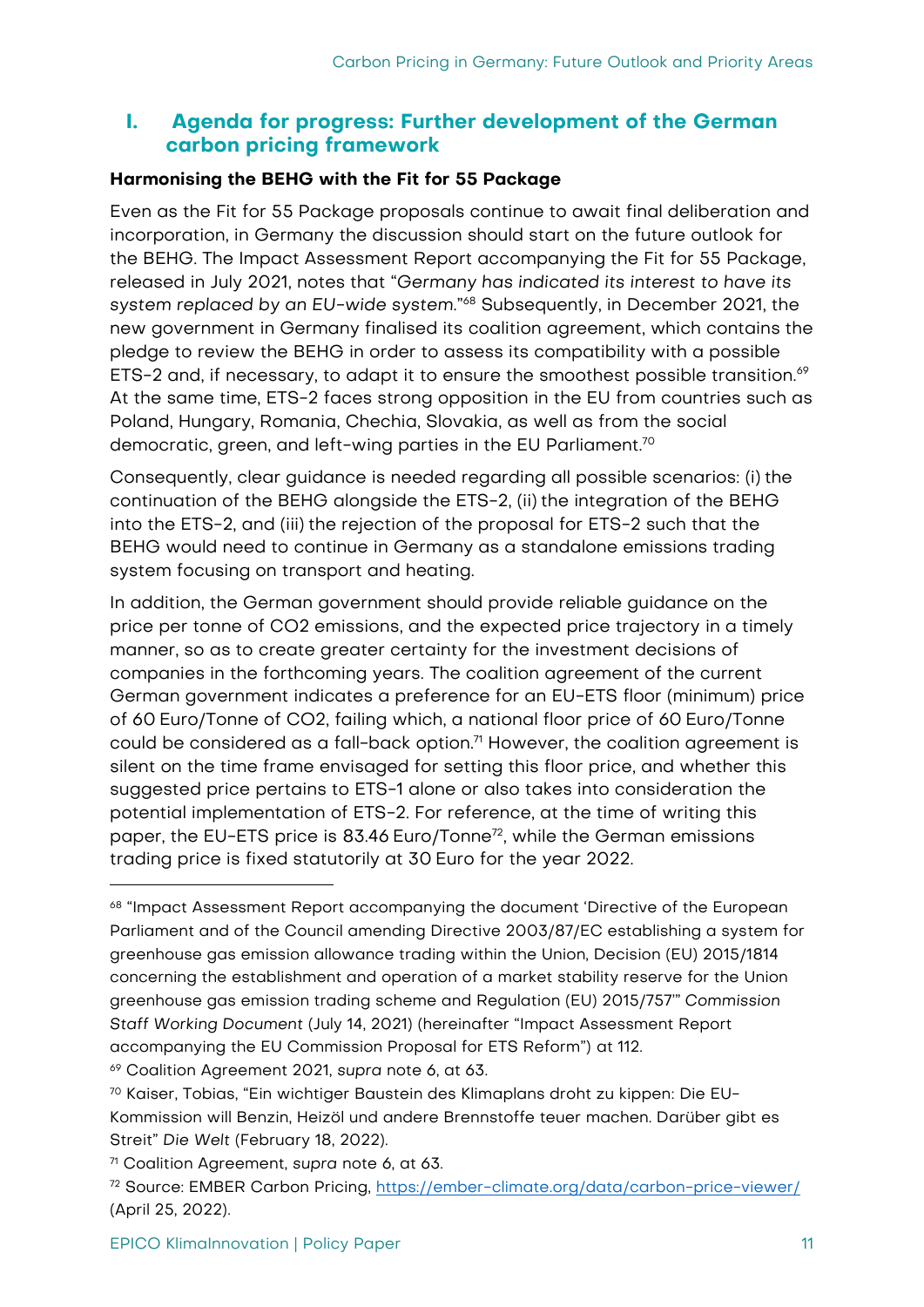At present the BEHG stipulates a fixed price for an emissions certificate corresponding to the emission of one tonne of greenhouse gases, measured in CO2 equivalents, increasing incrementally from 25 Euro in 2021 to 55 Euro in 2025, and then switching to a price corridor ranging from 55 Euro to 65 Euro in 2026. <sup>73</sup> These figures could need to be recalibrated based on the ETS-2 price, which is yet unknown. Some experts recommend bringing forward the price corridor and auctioning of certificates from 2026 to 2023, to counter certain the legal objections to the BEHG in its current form, as well as to gain insights into the working of the market-based system and the relevant actors, and to transition to a higher and broader price corridor from 2026, once there is greater political certainty about the long-term direction of the carbon pricing system. <sup>74</sup> A national minimum price starting in 2025 is also recommended, in order to ensure a smooth transition to ETS-2 and to send a strong signal to other EU member states. 75

In our assessment, in view of the discussion at the EU level having progressed in the direction of expanding the scope of the EU-ETS to new sectors, and since more ambitious climate goals were stipulated after the BEHG was enacted, and further considering that the current German government has already expressed an inclination to set a floor price of 60 Euro/Tonne of CO2, a carbon price in the range of 55-65 Euros under the BEHG should be introduced earlier than 2026. However, this must necessarily be accompanied by the timely formulation of concrete social compensation measures to mitigate the burden of this higher carbon price on households.

The coalition agreement of the current German government expresses the intention to make a recommendation on the design of the market phase of the BEHG after 2026,<sup>76</sup> but the exact focus points and timeframe have not been clarified. In our view, the further development of the German emissions trading scheme, including the price corridor phase, should be finalised by the government at the earliest. As part of this process, it would be advisable to gain feedback from the relevant stakeholders regarding the functioning of the emissions trading system under the BEHG up till now.

#### <span id="page-15-0"></span>**Policy mix for supporting the emissions trading system**

In view of its contribution in tackling emission-based externalities and setting a price signal for the investment trajectory required for decarbonisation, carbon pricing could play the role of the leading instrument in the policy mix of instruments geared towards climate change mitigation. And yet, carbon pricing alone, without supplementary non-pricing policies and investments in low-carbon

<sup>73</sup> § 10(2), BEHG.

<sup>74</sup> Pahle, Michael, et al., "Eckpunkte und no-regret Maßnahmen für die Weiterentwicklung der CO2-Bepreisung auf deutscher und europäischer Ebene" Ariadne-Hintergrund, available at [https://www.kopernikus-projekte.de/aktuelles/news/ariadne\\_co2](https://www.kopernikus-projekte.de/aktuelles/news/ariadne_co2-bepreisung) [bepreisung,](https://www.kopernikus-projekte.de/aktuelles/news/ariadne_co2-bepreisung) at 6-7.

<sup>75</sup> Ibid at 8.

<sup>76</sup> Coalition Agreement 2021, supra note 6, at 63.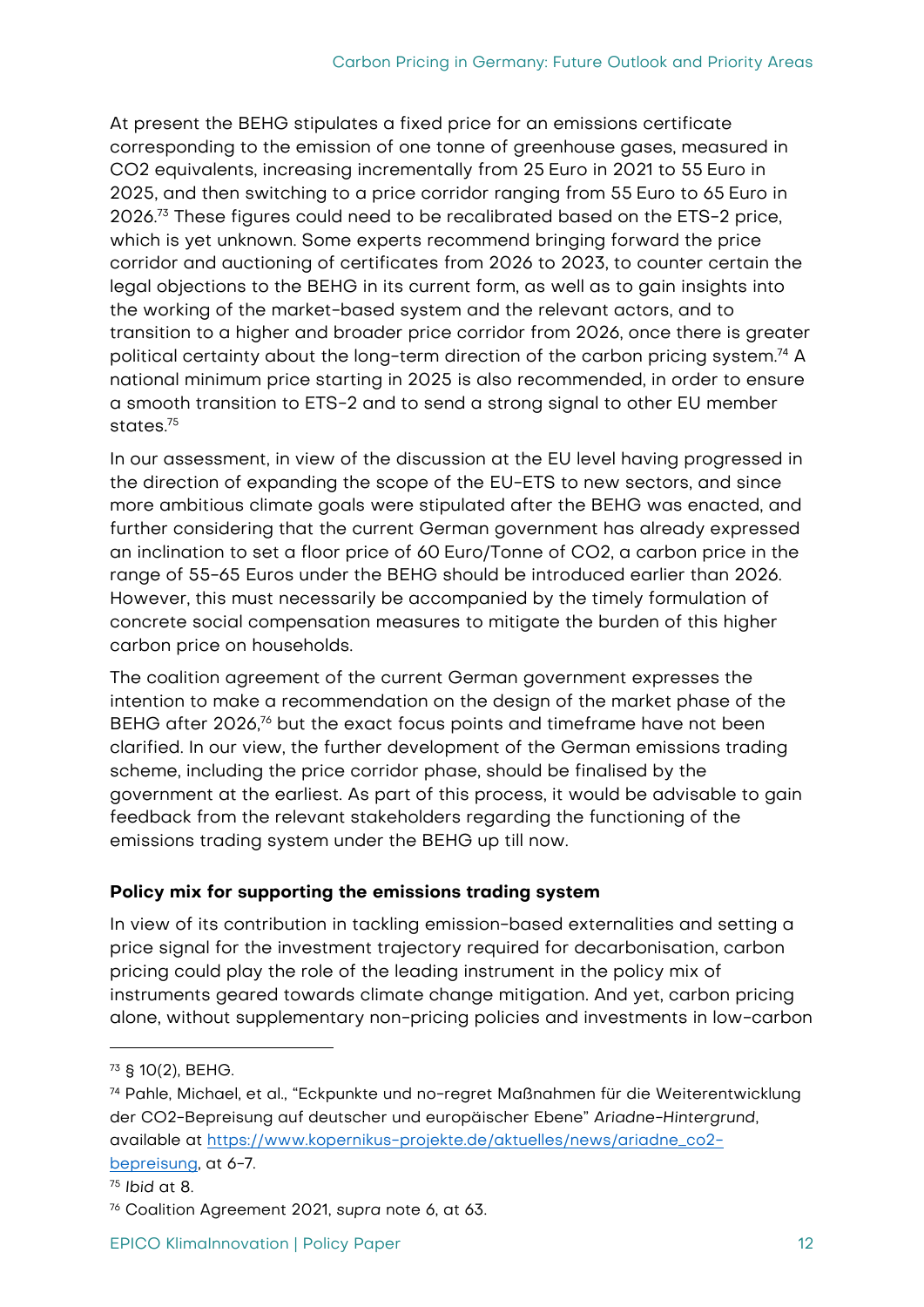technology and infrastructure, would be highly unlikely to reduce CO2 emissions to levels that are consistent with Paris Agreement climate targets.<sup>77</sup> Based on the available evidence, it has been argued that carbon pricing is unlikely to achieve deep decarbonisation over the short, medium and long term without additional policy levers.<sup>78</sup> Specifically, appropriate sector-specific complementary policy instruments and measures would facilitate the correction of sector-specific market failures, which could otherwise potentially weaken the dynamic incentive effect of carbon pricing.<sup>79</sup>

Notably, the buildings and transport sectors suffer from a set of market failures and market barriers, which cannot be addressed by the introduction of carbon pricing in these sectors alone.<sup>80</sup> Reducing emissions in these sectors requires the development of infrastructure that is conducive to the decarbonisation pathways. For example, the available evidence does not suggest that carbon pricing alone can sufficiently accelerate investment in the requisite innovation ecosystem and new infrastructure (for example, charging stations) that are necessary for transitioning to electric vehicles.<sup>81</sup> In fact, policies which expand the infrastructure for electromobility, and local and long-distance public transport can actually serve to increase the effectiveness of carbon pricing.<sup>82</sup> Additionally, issues in the transport sector such as congestion, noise and air pollution are not addressed adequately by a carbon price, and therefore require targeted policies.<sup>83</sup> Similarly, the buildings sector suffers from a set of market failures and barriers that hinder the shift to sustainable improvements in buildings. <sup>84</sup> Finally, additional policies enacted to support the carbon price might help policymakers to credibly commit to long-term climate targets.<sup>85</sup>

[there/?msclkid=128a5c6fc6a511ec9a29bbb2cc55e08c,](https://www.bruegel.org/2021/03/a-whole-economy-carbon-price-for-europe-and-how-to-get-there/?msclkid=128a5c6fc6a511ec9a29bbb2cc55e08c) at 4.

 $77$  Rafaty, Ryan et al., "Carbon pricing and the elasticity of  $CO<sub>2</sub>$  emissions" Cambridge Working Papers in Economics (2020) at 49.

<sup>78</sup> See Tvinnereim, Endre and Mehling, Michael, "Carbon pricing and deep decarbonisation" 121 Energy Policy (2018) at 187.

<sup>79</sup> Edenhofer, Ottmar et al., "Optionen für eine CO2-Preisreform" MCC-PIK-Expertise für den Sachverständigenrat zur Begutachtung der gesamtwirtschaftlichen Entwicklung (2019), available at available at https://www.mcc-

berlin.net/fileadmin/data/B2.3\_Publications/Working%20Paper/2019\_MCC\_Optionen\_f% C3%BCr\_eine\_CO2-Preisreform\_final.pdf, at 9.

<sup>80</sup> See, for example, Thomas, Samuel et al., "Pricing is just the icing: The role of carbon pricing in a comprehensive policy framework to decarbonise the EU buildings sector" Regulatory Assistance Project (2021) at 13; Edenhofer, Ottmar et al., "A whole-economy carbon price for Europe and how to get there" Bruegel Policy Contribution (2021), available at available at [https://www.bruegel.org/2021/03/a-whole-economy-carbon](https://www.bruegel.org/2021/03/a-whole-economy-carbon-price-for-europe-and-how-to-get-there/?msclkid=128a5c6fc6a511ec9a29bbb2cc55e08c)[price-for-europe-and-how-to-get-](https://www.bruegel.org/2021/03/a-whole-economy-carbon-price-for-europe-and-how-to-get-there/?msclkid=128a5c6fc6a511ec9a29bbb2cc55e08c)

<sup>81</sup> Tvinnereim, Endre and Mehling, Michael, "Carbon pricing and deep decarbonisation" 121 Energy Policy (2018) at 187.

<sup>82</sup> Edenhofer, Ottmar et al. (2019), supra note 80, at 9.

<sup>83</sup> Ibid at 10.

<sup>84</sup> Thomas, Samuel et al. (2021), supra note 81, at 13-14.

<sup>85</sup> Edenhofer, Ottmar et al. (2021), supra note 81, at 4.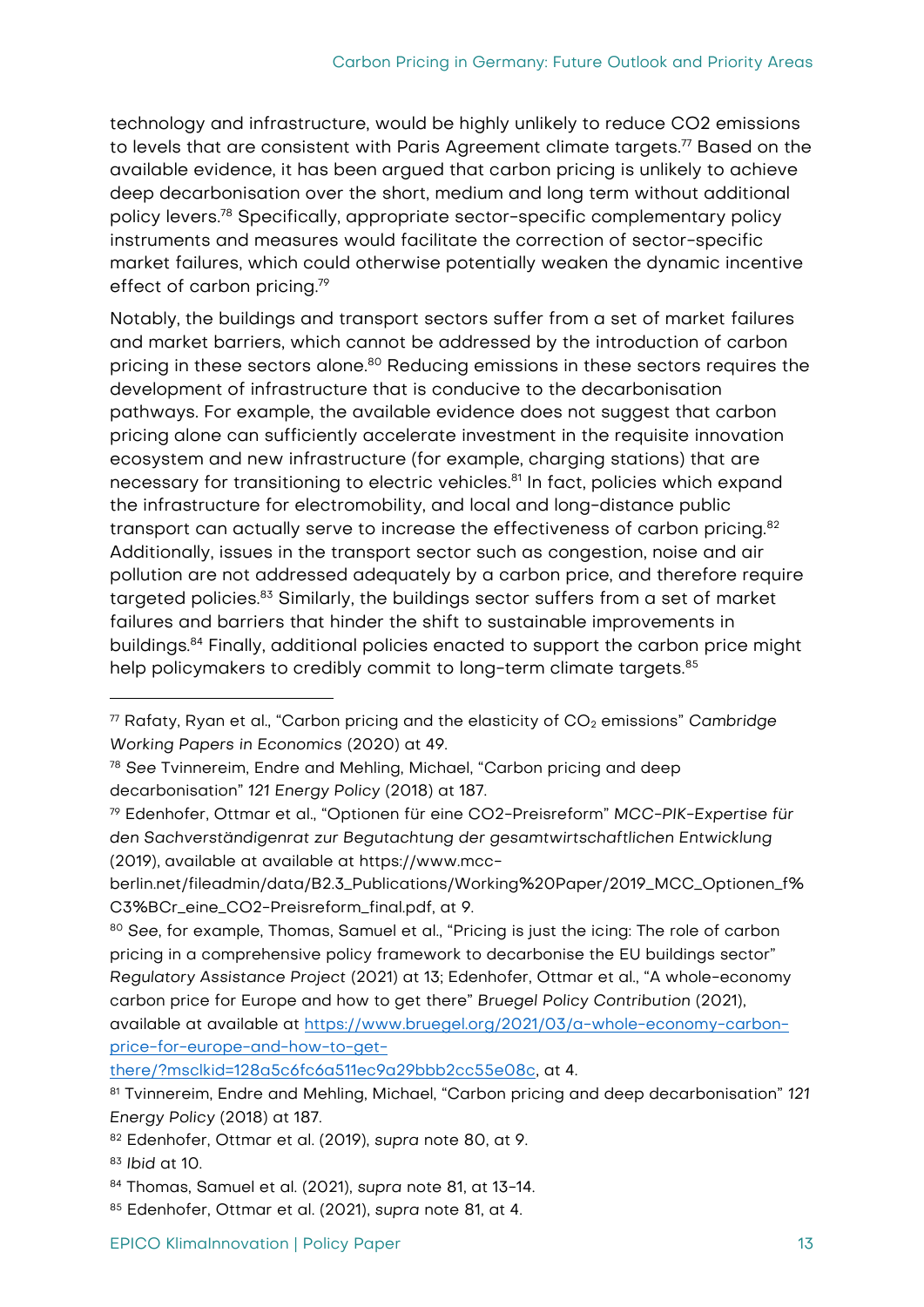These considerations are supported by the Impact Assessment Report accompanying the proposal for amending the EU-ETS Directive, which concludes that emissions in the buildings and road transport sectors would not decrease adequately to be on the path to achieve an economy-wide 55% emission reduction, without the simultaneous implementation of additional measures.<sup>86</sup> The modelling for the impact assessment found that "over-reliance on strengthened regulatory policies would lead to higher burdens on economic operators and more significant investment challenges", while "carbon pricing alone will not allow overcoming persisting market failures and non-market barriers".<sup>87</sup> The Impact Assessment proceeds to identify the "optimal policy mix" to be a combination of carbon pricing with regulatory policies (particularly focused on renewable energy and energy efficiency) as well as sectoral policies.<sup>88</sup>

Policies that complement carbon pricing, by addressing the prevalent market failures and ensuring investment and innovation in low-carbon technologies have been termed "carbon price amplifiers".<sup>89</sup> A checklist for such a policy design addresses three aspects: first, a direct link between the complementary policies and carbon pricing which allows these policies to be phased out when the carbon price reaches a sufficient level; second, formulating complementary policies directly in terms of carbon emissions to target the climate externality; and third, incentivising competition between different abatement technologies and suppliers to ensure that the cheapest options for abatement are selected.<sup>90</sup> It has also been recommended that, in order to design the wider policy mix alongside carbon pricing, subsidies and standards should "possess at least some of the economic attributes of carbon pricing".<sup>91</sup>

Not only will complementary measures enhance the functioning of the carbon price, but a well-functioning price signal could also support the other policy measures aimed at decarbonising the sector. For example, in case of the buildings sector in the EU, the electrification of heating systems and the rebalancing of the prices of fossil fuels and electricity will play a central role in the process of decarbonisation and reaching the 2030 goals.<sup>92</sup> When the environmental costs of carbon emissions are reflected in energy prices, the increased cost of using carbon-intensive fuels would result in improved paybacks to energy efficiency upgrades and heating system replacements, thereby reinforcing the effectiveness of other policy measures in the building sector<sup>93</sup>

 $91$  Id.

<sup>86</sup> Impact Assessment Report accompanying the EU Commission Proposal for ETS Reform at 18.

<sup>87</sup> Id.

<sup>88</sup> Id.

<sup>89</sup> Edenhofer, Ottmar et al. (2021), supra note 81, at 9.

<sup>90</sup> Id.

<sup>92</sup> Thomas, Samuel et al. (2021), supra note 81, at 13.

 $93$  Id.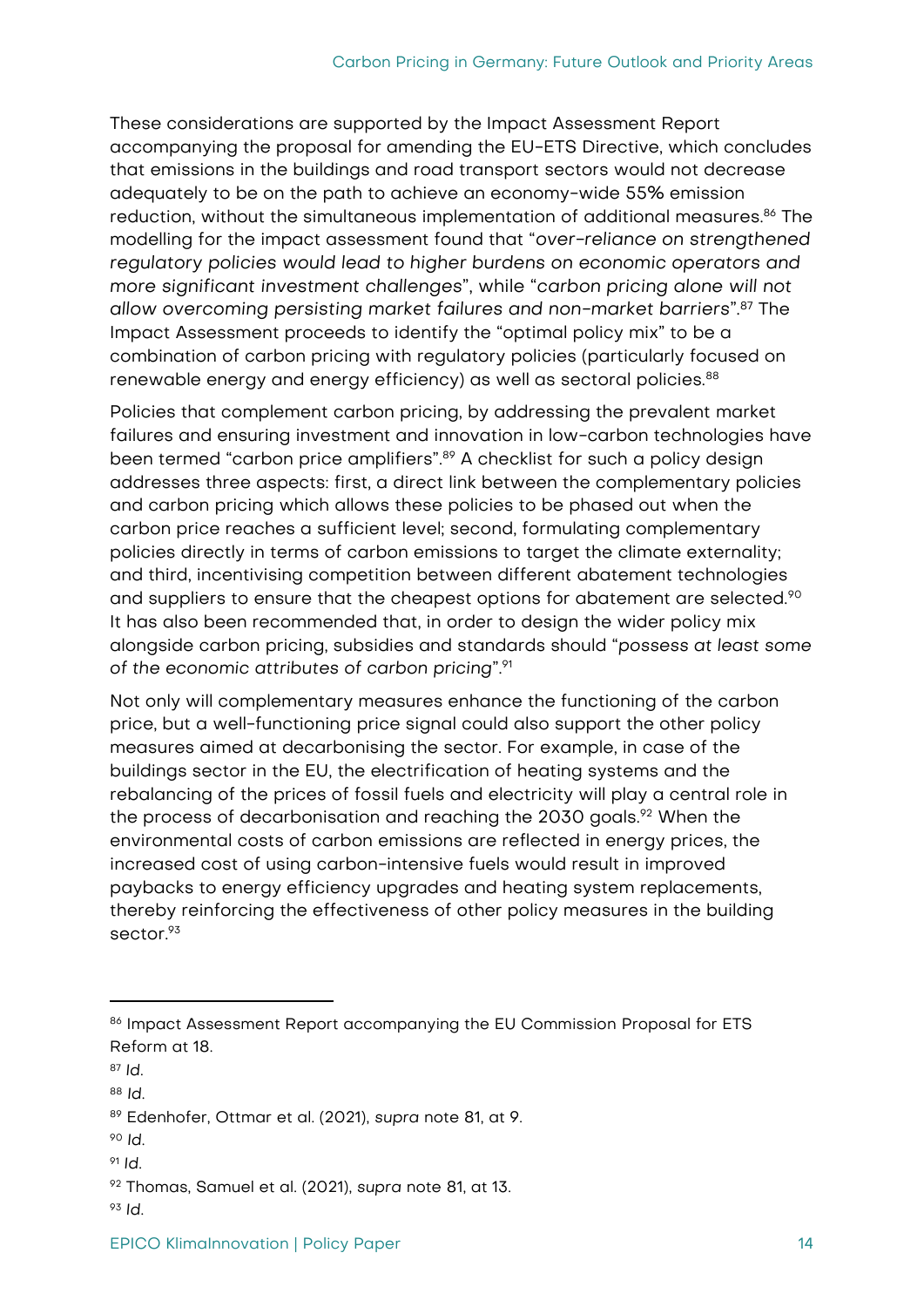The Fit for 55 Package delineates the broad goals that the policy mix accompanying the carbon pricing in the buildings and transport sectors should support, and also outlines how the revenues from the auctions in the emissions trading system should be used.<sup>94</sup> The identified areas for policy interventions include measures aimed at decarbonising the heating and cooling of buildings and reducing their energy needs, measures for accelerating the uptake of zeroemission vehicles and financial support to create the supporting infrastructure for them, measures to encourage a shift to various modes of public transport, as well as measures for financial support for addressing the social aspects concerning the economically vulnerable groups in both the buildings and road transport sectors.<sup>95</sup>

Notably the European Commission does not propose concrete policy measures in this context, nor does it prescribe binding targets, indicating that the Member States will have the freedom to design the appropriate framework for complementary measures to accelerate decarbonisation in these sectors, while also meeting the requirement of financially supporting the economically vulnerable groups during this transition. In order to avoid huge inconsistencies in measures across Member States, and to ensure that the measures are consistent with the ETS, the formulation of an EU-wide framework of guidelines for such measures would be a helpful addition. This approach would be consistent with the observations made by the European Commission at an earlier point of time, which emphasized the need for coherence between different policies in the future policy framework in the buildings and road transport sectors with the recommendation for the policy design for each specific measure as well as implementation and monitoring.<sup>96</sup>

Designing the interplay of various sectoral and cross-sectoral policy measures to complement the carbon price should be treated as a key task of climate policy.<sup>97</sup> A clear regulatory principle for aligning various political instruments with each other, and with climate protection goals, can help ensure that the measures complement each other, instead of weakening each other or counteracting each other.<sup>98</sup> In the specific context of Germany, the coordination between various

<sup>94</sup> Proposed Article 30(d)(5) to the EU-ETS Directive, EU Commission Proposal for ETS Reform at 55.

<sup>95</sup> Proposed Article 30(d)(5) to the EU-ETS Directive, EU Commission Proposal for ETS Reform at 55.

 $\%$  "Impact Assessment accompanying the document Communication from the Commission to the European Parliament, the Council, the European Economic and Social Committee and the Committee of the Regions - Stepping up Europe's 2030 climate ambition: Investing in a climate-neutral future for the benefit of our people" Commission Staff Working Document (September 17, 2020), available at [https://eur](https://eur-lex.europa.eu/legal-content/EN/TXT/?uri=CELEX:52020SC0176)[lex.europa.eu/legal-content/EN/TXT/?uri=CELEX:52020SC0176,](https://eur-lex.europa.eu/legal-content/EN/TXT/?uri=CELEX:52020SC0176) at 41.

<sup>97</sup> Edenhofer, Ottmar et al., (2019), supra note 80, at 10.

<sup>98</sup> Knodt, Michèle et al., "Wegmarken für das EU-Klimaziel 2030: Versteckte Risiken und Chancen der Szenarien der EU-Kommission für den Pfad zur Klimaneutralität" Ariadne-Kurzdossier (2020), available at [https://www.pik-](https://www.pik-potsdam.de/de/institut/abteilungen/transformationspfade/projekte/ariadne/kurzdossier_eu-klimaziel2030)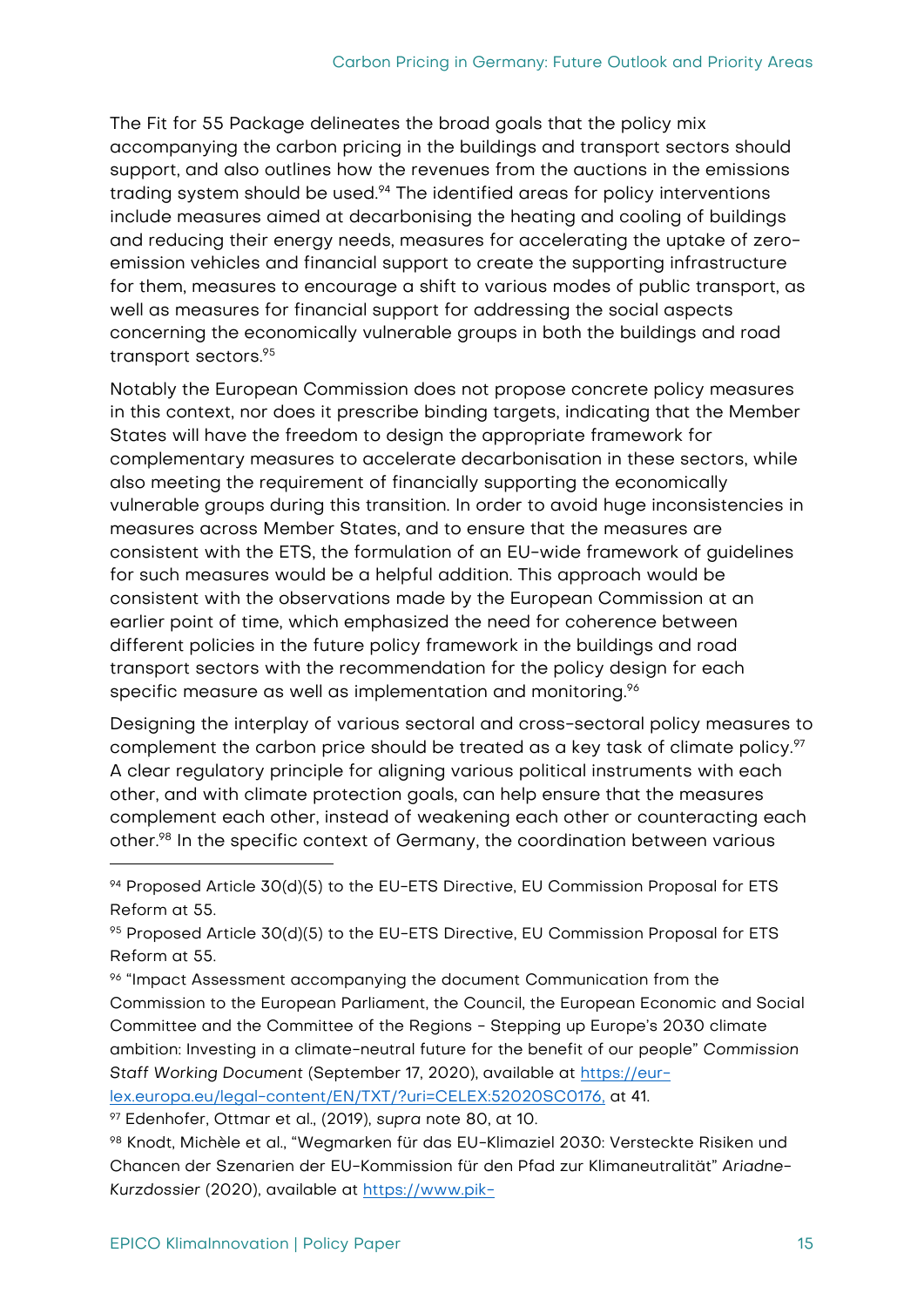ministries for the further development of the carbon price regulations needs to be a further area of deliberation. This is particularly relevant in light of the recent creation of new rearranged ministries, such as the Federal Ministry for Economic Affairs and Climate Action (Bundesministerium für Wirtschaft und Klimaschutz), and the consequent reorganisation of portfolios within ministries.

#### <span id="page-19-0"></span>**Measures for Social Compensation**

When carbon pricing is extended to sectors such as buildings and transport, consumers will directly bear the effects of higher prices, which underscores the urgency of addressing the social aspects of the accelerated transition to climate neutrality. Revenue recycling, or the mechanisms through which income generated from carbon taxation is earmarked and returned back to society, has emerged as the most feasible mode for politicians to garner adequate public support for enacting carbon taxation policies. <sup>99</sup> Through revenue recycling, policymakers address the immediate costs arising from the carbon taxation which directly impact consumers, even as the environmental gains from the carbon taxes are experienced by society only over a longer time-frame. $^{\rm 100}$ 

It has been recommended that deliberations about the distributional impacts of the new ETS system should start as soon as possible, and that a substantial share of its revenues should be reserved for addressing the social concerns arising from its implementation.<sup>101</sup> It is argued that this approach could help achieve a price level closer to the efficient level, through the timely addressing of the equity and efficiency aspects of the price system.<sup>102</sup>

Some authors have recommended that the assessment of the distributional impacts of introducing a carbon price for heating fuels should based on three sets of factors: (i) geographical conditions influencing the amount of energy used for heating as well as the carbon content of fuel used for heating, (ii) the vertical inequalities arising from the impact of carbon pricing on different income deciles, and (iii) the horizontal inequities in the use of heating fuels and in the ability to respond to the carbon price within the same income decile.<sup>103</sup>

The BEHG is largely concerned with administrative aspects of establishing the carbon pricing system in Germany and does not prescribe the manner in which the revenues from the sale of certificates will be used. The revenues from the sale of allowances under the BEHG flow into the Energy and Climate Fund (Energie- und Klimafonds), a special fund established by legislation (Gesetz zur Errichtung eines Sondervermögens "Energie- und Klimafonds" - EKFG) to

[potsdam.de/de/institut/abteilungen/transformationspfade/projekte/ariadne/kurzdossier\\_](https://www.pik-potsdam.de/de/institut/abteilungen/transformationspfade/projekte/ariadne/kurzdossier_eu-klimaziel2030) [eu-klimaziel2030,](https://www.pik-potsdam.de/de/institut/abteilungen/transformationspfade/projekte/ariadne/kurzdossier_eu-klimaziel2030) at 18.

<sup>99</sup> Beiser-McGrath, Liam F. and Bernauer, Thomas, "Could revenue recycling make effective carbon taxation politically feasible?" Science Advances (2019) at 1. <sup>100</sup> Id.

<sup>101</sup> Edenhofer, Ottmar et al. (2021), supra note 81, at 5.

<sup>102</sup> Id.

<sup>103</sup> Thomas, Samuel et al., (2021), supra note 81, at 22-30.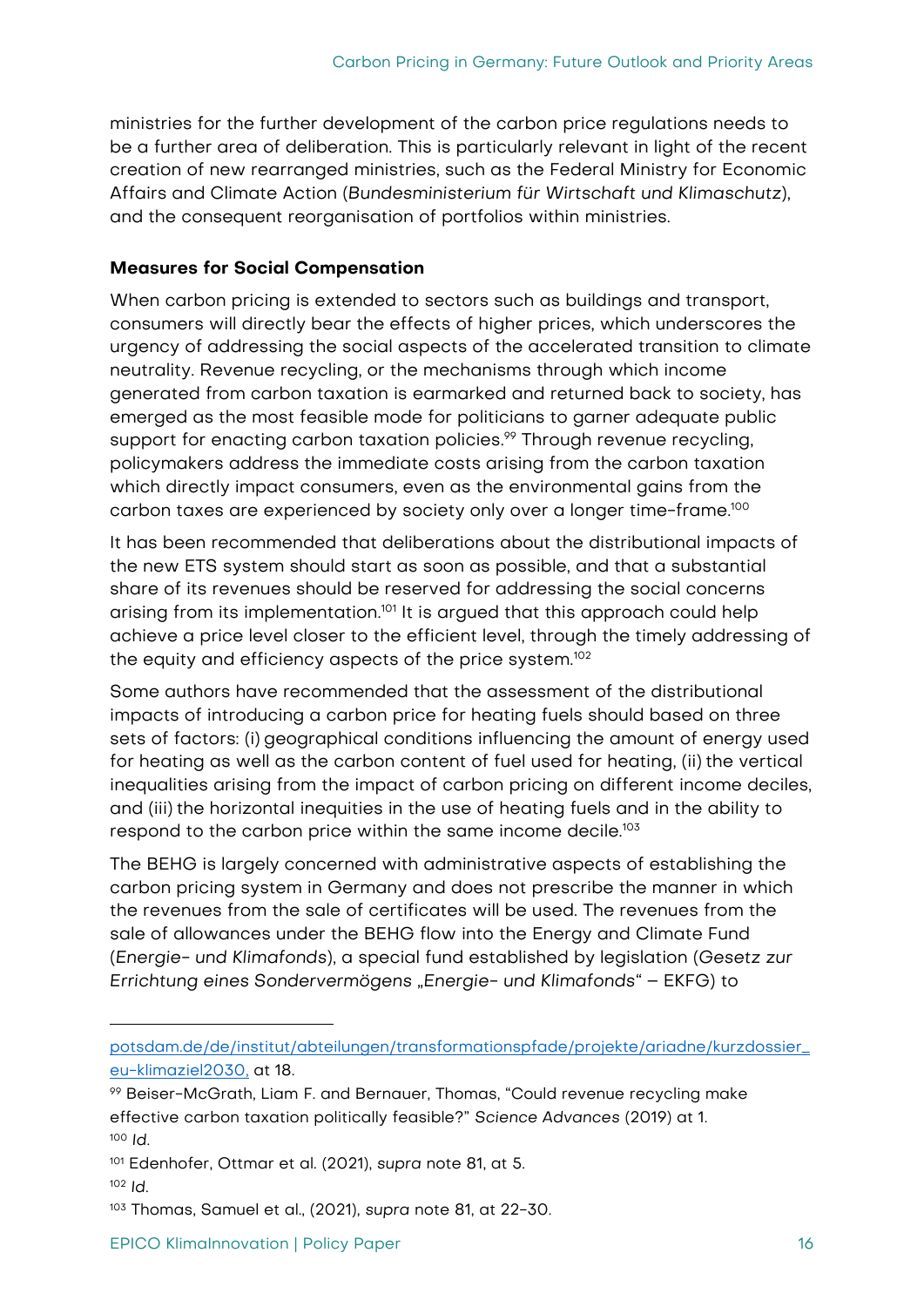promote environmentally friendly, reliable and affordable energy supply and climate protection.<sup>104</sup> In January 2022, the Federal Environmental Agency announced that the sale of allowances under the BEHG from October 2021 at a fixed price of 25 Euro per tonne of  $CO<sub>2</sub>$  generated revenues of 7.2 Billion Euros.<sup>105</sup> This was in addition to revenues of 5.3 billion Euros generated from the auction of certificates under the EU-ETS for Germany in the year 2021, <sup>106</sup> which also flow into the Energy and Climate Fund<sup>107</sup>. In total, about 12.5 billion Euros of revenue was generated through the two emissions trading systems, which flowed into the Energy and Climate Fund.<sup>108</sup>

The Energy and Climate Fund has been established predominantly for financing measures in the following areas: energy efficiency, renewable energy, energy storage and grid technologies, energy-efficient building refurbishment, regional climate protection, international climate and environmental protection, and electromobility.<sup>109</sup> In their current form, neither the BEHG nor the EKFG explicitly mention the possible utilisation of the revenues from the allowances under the BEHG for social compensation measures in the form of payments to households and end-consumers.

In order to create greater transparency, clarity, and certainty in planning, the mechanism for addressing the social aspects of the decarbonisation transformation led by carbon pricing should also find a place in legislation. This is all the more urgent in view of the proposals in the Fit for 55 Package, which, if implemented, would require Member States to implement Social Climate Plans and, more specifically, focused measures for addressing economically vulnerable groups in both the buildings and transport sectors.<sup>110</sup>

In the context of Germany, the reduction of the electricity price through the reduction of a statutory levy on electricity known as the EEG surcharge (EEG-Umlage), along with a per-capita compensation (known interchangeably as a "climate payout", "citizen energy compensation" or "climate bonus") has been argued to be the most optimal mix of measures for providing relief from the

Environment Agency Press Release (January 5, 2022), available at

<sup>104 § 2(1),</sup> Gesetz zur Errichtung eines Sondervermögens "Energie- und Klimafonds" (EKFG), available at [https://www.gesetze-im-](https://www.gesetze-im-internet.de/ekfg/BJNR180700010.html?msclkid=4ff23e1fc54c11eca9f9f7ee14ba7449)

[internet.de/ekfg/BJNR180700010.html?msclkid=4ff23e1fc54c11eca9f9f7ee14ba7449.](https://www.gesetze-im-internet.de/ekfg/BJNR180700010.html?msclkid=4ff23e1fc54c11eca9f9f7ee14ba7449) <sup>105</sup> "Emissionshandel 2021 mit Rekordeinnahmen von über 12 Milliarden Euro" German

[https://www.umweltbundesamt.de/presse/pressemitteilungen/emissionshandel-2021](https://www.umweltbundesamt.de/presse/pressemitteilungen/emissionshandel-2021-rekordeinnahmen-von-ueber-12) [rekordeinnahmen-von-ueber-12.](https://www.umweltbundesamt.de/presse/pressemitteilungen/emissionshandel-2021-rekordeinnahmen-von-ueber-12) 

<sup>106</sup> Id.

<sup>107</sup> § 4(1), EKFG

<sup>108</sup> German Environment Agency (2022), supra note 106.

<sup>109</sup> § 2(1), EKFG.

<sup>110</sup> See Proposed Article 30d(5), Proposed Article 30(d)(5) to the EU-ETS Directive, EU Commission Proposal for ETS Reform at 55; Proposed Regulation for establishing a Social Climate Fund.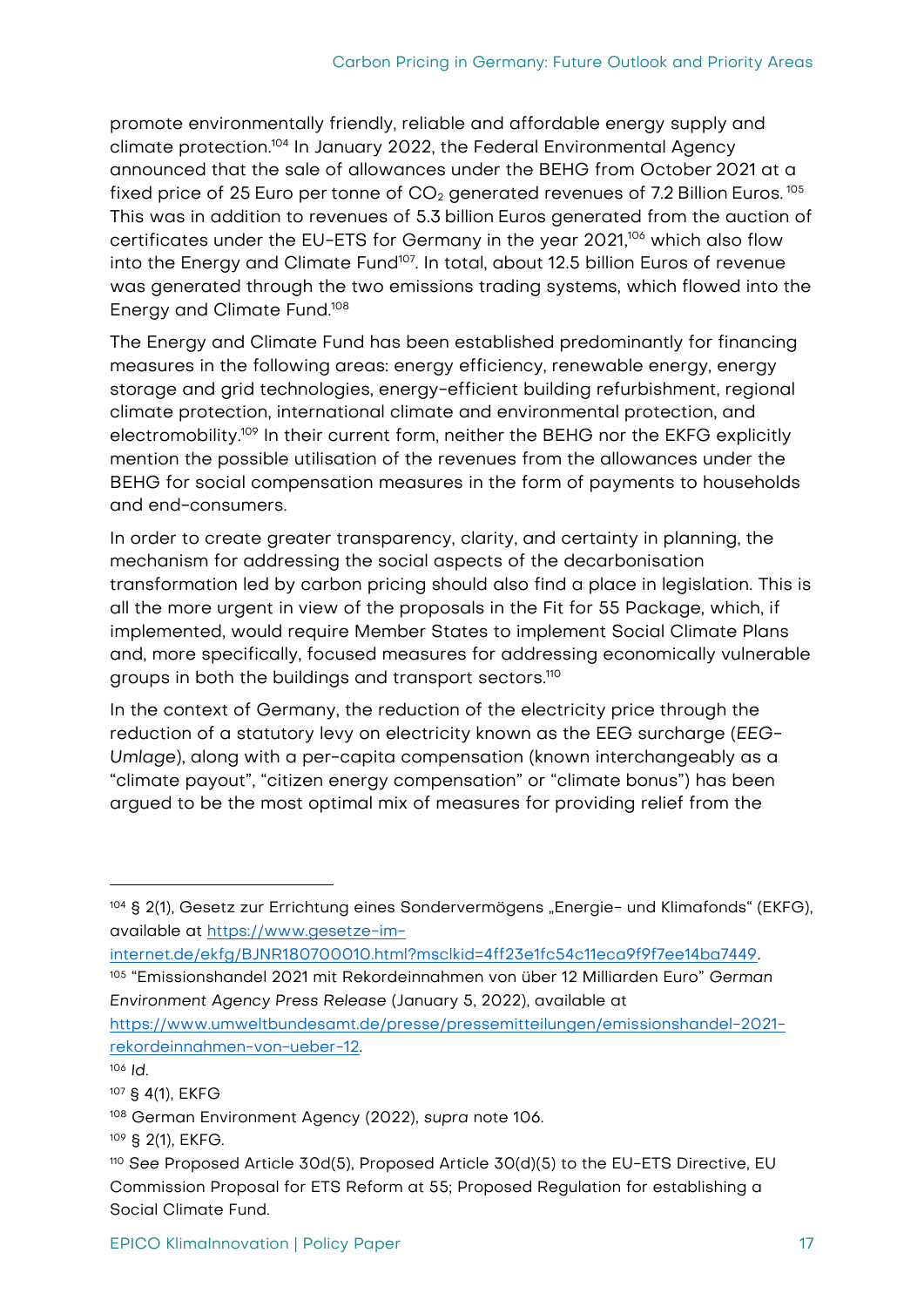financial effects of carbon pricing.<sup>111</sup> In the year 2021, 4.7 billion Euros of the total revenue of 7.2 billion Euros generated under the BEHG was utilised towards reducing the EEG surcharge, which in turn contributed towards containing the increase in electricity prices in Germany.<sup>112</sup>

The current German government's coalition agreement also reflects the intention to compensate the imminent rise in prices and assure the acceptance of the carbon market system through a monetary compensation mechanism in addition to the abolition of the EEG surcharge.<sup>113</sup> In our assessment, the criteria, time frame and exact modalities of the payouts under this compensation mechanism should be deliberated at the earliest possible and also anchored in legislation. Implementing such compensatory payouts will require the execution of a series of administrative actions, which should be initiated without delay. These administrative measures could include, for example, the creation of a climate payment register, or the linking of the payouts with the existing social security payments and the tax identification numbers.<sup>114</sup>

## <span id="page-21-0"></span>**A. Political Communication**

As carbon pricing is increasingly gaining importance in the German and European political discourse as a key instrument for achieving ambitious decarbonisation goals, its effects will also be felt more closely in society. Active engagement with issues concerning the social perception and degree of acceptance for carbon pricing should also, therefore, be a priority for policymakers. A recent study in Germany clearly shows the varying level of acceptance for a carbon price across income groups: in contrast to an approval rate of 71.3% in the highest income group, the lowest income group showed an approval of 40%.<sup>115</sup> This highlights the importance of a targeted redistribution of the revenues from the carbon price, to enable low-income households to experience a noticeable relief.<sup>116</sup>

In another study, interviews conducted with citizens in the United States of America and Germany found that providing information on the utilisation of

<sup>111</sup> See Kalkuhl, Matthias et al.: "CO2-Bepreisung: Mehr Klimaschutz mit mehr Gerechtigkeit" MCC-Arbeitspapier (2021), available at [https://www.mcc](https://www.mcc-berlin.net/forschung/publikationen/publikationen-detail/article/co2-bepreisung-mehr-klimaschutz-mit-mehr-gerechtigkeit.html)[berlin.net/forschung/publikationen/publikationen-detail/article/co2-bepreisung-mehr](https://www.mcc-berlin.net/forschung/publikationen/publikationen-detail/article/co2-bepreisung-mehr-klimaschutz-mit-mehr-gerechtigkeit.html)[klimaschutz-mit-mehr-gerechtigkeit.html,](https://www.mcc-berlin.net/forschung/publikationen/publikationen-detail/article/co2-bepreisung-mehr-klimaschutz-mit-mehr-gerechtigkeit.html) at 8-9.

<sup>112</sup> German Environment Agency (2022), supra note 106.

<sup>113</sup> Coalition Agreement 2021, supra note 6, at 63.

<sup>114</sup> See Färber, Gisela and Wieland, Joachim, "Rechtliche und

Verwaltungsorganisatorische Möglichkeiten der Umsetzung einer Klimaprämie" Deutsche Universität für Verwaltungswissenschaften Speyer Gutachten (2022), available at [https://www.wwf.de/fileadmin/fm-wwf/Publikationen-PDF/Klima/Studie-Rechtliche-und](https://www.wwf.de/fileadmin/fm-wwf/Publikationen-PDF/Klima/Studie-Rechtliche-und-verwaltungsorganisatorische-Moeglichkeiten-einer-Klimapraemie.pdf)[verwaltungsorganisatorische-Moeglichkeiten-einer-Klimapraemie.pdf.](https://www.wwf.de/fileadmin/fm-wwf/Publikationen-PDF/Klima/Studie-Rechtliche-und-verwaltungsorganisatorische-Moeglichkeiten-einer-Klimapraemie.pdf) 

<sup>115</sup> Frondel, Manuel et al.: "Akzeptanz der CO2-Bepreisung in Deutschland: Evidenz für private Haushalte vor Einführung des CO2-Preises", RWI – Leibniz-Institut für Wirtschaftsforschung Diskussionspapier (2021), at 15. <sup>116</sup> Id.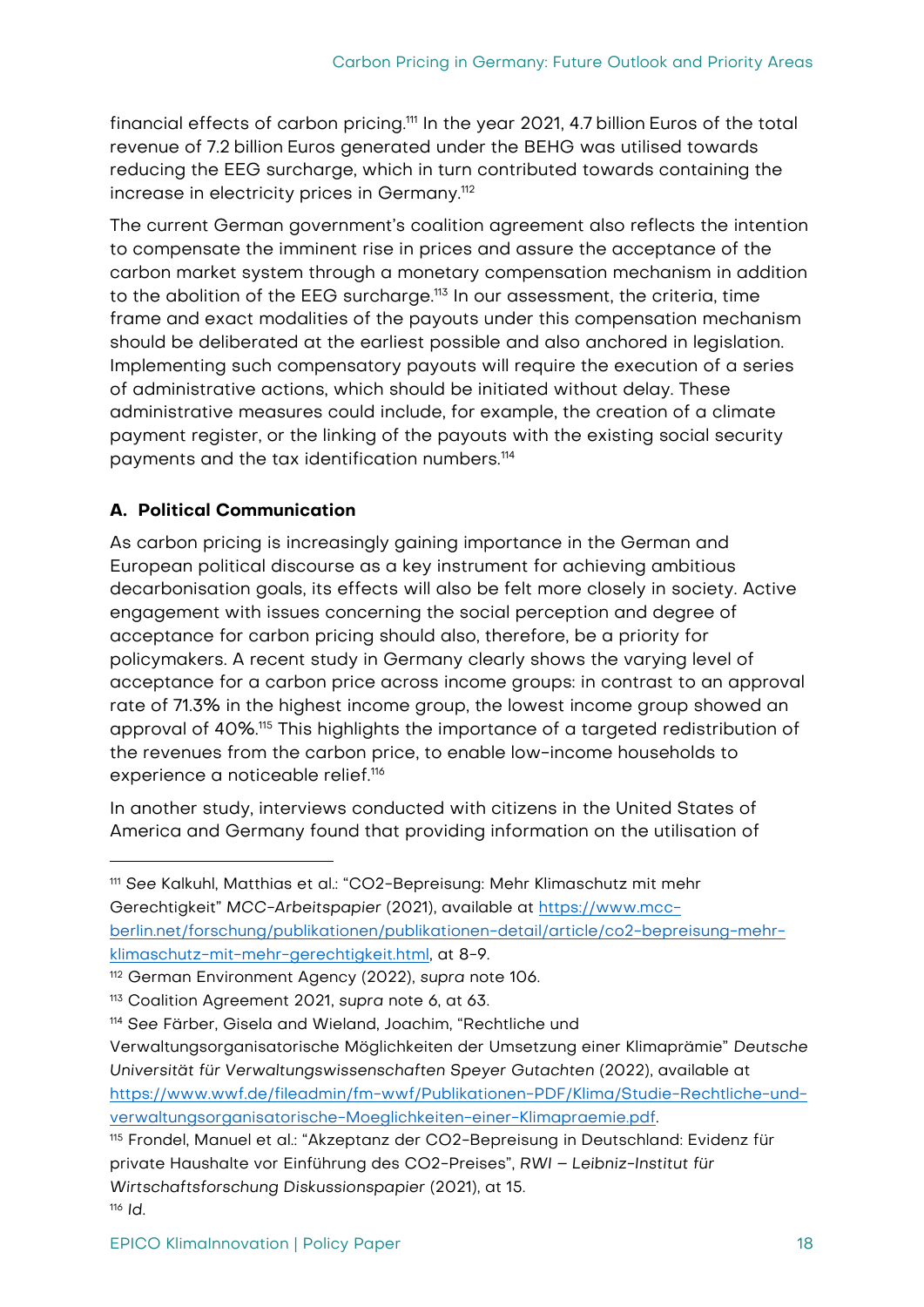revenue from carbon tax has a significant impact on individuals' preferences, and without such information, they are significantly less willing to pay for carbon taxation.<sup>117</sup> The data from another set of interviews conducted with Germanspeaking households in 2021 revealed that 59% of the respondents would support a higher carbon price, if the revenues from the carbon pricing were to fully flow back to the private consumers.<sup>118</sup> It has been emphasized by some authors that a per-capita compensation payment is also advantageous due to its visibility, and therefore, it could contribute towards the greater acceptance for climate protection measures and a higher carbon price.<sup>119</sup> Furthermore, the available literature on the acceptability of climate policy, and in particular carbon taxes, indicates that policy design to protect low-income households is found to have greater appeal. 120

These findings underscore the importance of effective political communication as one of the cornerstones for the further development of policy in the field of carbon pricing. In order to facilitate greater societal acceptance of carbon pricing, the details of carbon pricing must be conveyed in a credible manner, such that the details are transparent and comprehensible.<sup>121</sup> In our assessment, targeted information campaigns on the carbon pricing system in Germany, its process and goals, the utilisation of revenue generated through the sale of emission certificates, and concrete measures to protect low-income households should form a focus area for the current government.

<sup>117</sup> Beiser-McGrath, Liam F. and Bernauer, Thomas, supra note 100, at 3.

<sup>118</sup> "CO2-Bepreisung. Ergebnisse einer Verbraucher:innen-Befragung" Verbraucherzentrale Bundesverband e.V. (2021),

[https://www.vzbv.de/sites/default/files/2021-](https://www.vzbv.de/sites/default/files/2021-09/21_09_17_Slides_Umfrage%20CO2%20Bepreisung_FINAL.pdf)

<sup>09/21</sup>\_09\_17\_Slides\_Umfrage%20CO2%20Bepreisung\_FINAL.pdf.

<sup>119</sup> Gechert, Sebastian and Dullien, Sebastian, "Steigender CO2-Preis: Warum der Klimabonus Ideal für den sozialen Ausgleich ist" Hans-Böckler-Stiftung: IMK Kommentar Nr. 2 (2021), available at [https://www.boeckler.de/de/faust-detail.htm?sync\\_id=HBS-](https://www.boeckler.de/de/faust-detail.htm?sync_id=HBS-008027)[008027,](https://www.boeckler.de/de/faust-detail.htm?sync_id=HBS-008027) at 2.

<sup>120</sup> Baranzini, Andrea et al., "Carbon pricing in climate policy: seven reasons, complementary instruments, and political economy considerations" WIREs Climate Change (2017) at 8.

<sup>121</sup> EPICO KlimaInnovation und Konrad-Adenauer-Stiftung, "Vier Bausteine für eine Innovationsagenda" Konzeptpapier des Policy Accelerator for Climate Innovation (2021), available at [https://epico.org/de/veroeffentlichungen/vier-bausteine-fuer-eine](https://epico.org/de/veroeffentlichungen/vier-bausteine-fuer-eine-innovationsagenda)[innovationsagenda.](https://epico.org/de/veroeffentlichungen/vier-bausteine-fuer-eine-innovationsagenda)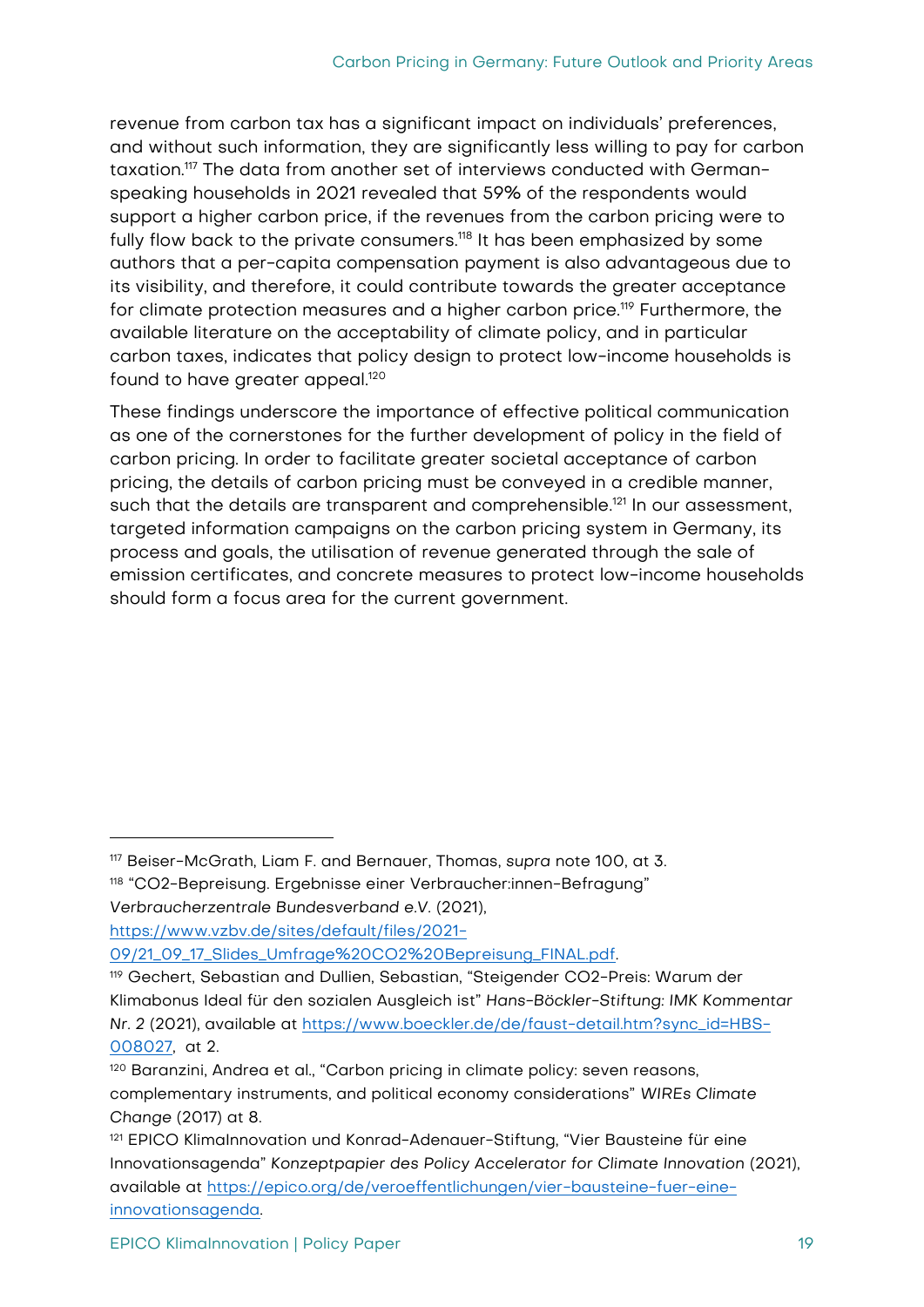# <span id="page-23-0"></span>**CONCLUSION**

As carbon pricing is increasingly permeating the mainstream political discourse in Germany as a credible instrument for climate policy, several areas require further development and concretisation. This paper identifies the areas that are ripe for intervention in the context of domestic policy in Germany, particularly in the backdrop of the Fit for 55 Package proposals and the commitment of the recently formed government in Germany towards carbon pricing: first, a review and revision of the BEHG; second, facilitating the interaction of the broader policy mix of climate policy instruments with carbon pricing; third, the development of social compensation measures in a clear and transparent manner, and the setting up of the relevant administrative framework; and fourth, targeted political communication about carbon pricing to clarify its goals and garner stable political support. In our view, deliberations and policy actions on these topics should commence in Germany at the earliest, instead of waiting for further clarity to emerge at the EU level on the direction of the EU-ETS.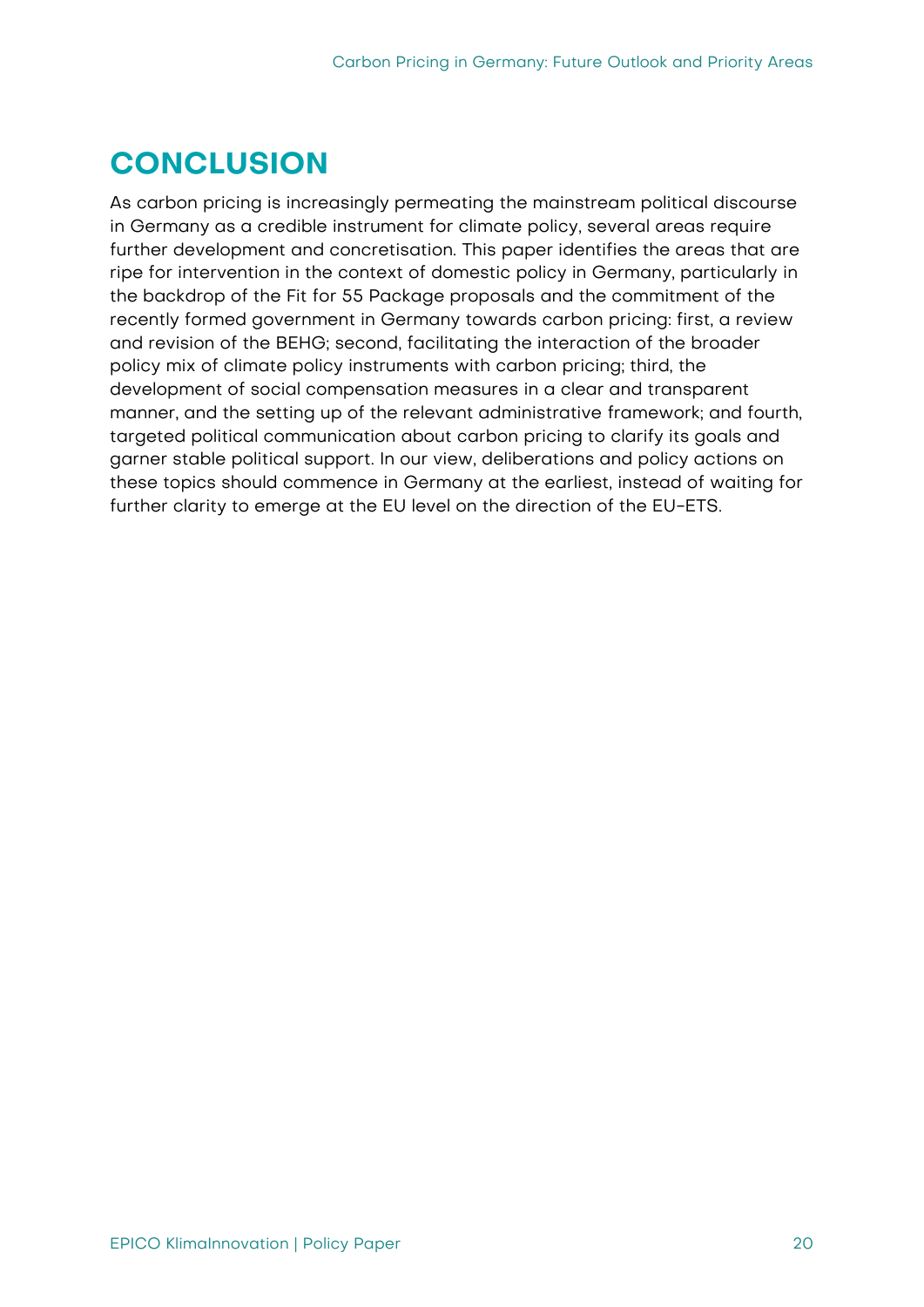# <span id="page-24-0"></span>**Annex I: Carbon pricing as an element of the 2021 Bundestag election campaigns**

Carbon pricing as an instrument found explicit acceptance in the election manifestoes of four prominent political parties for the 2021 Bundestag elections in Germany: the Union comprising the Christian Democratic Union and the Christian Social Union (CDU/CSU), the Social Democratic Party (SPD), the Green Party, and the Free Democratic Party (FDP). In contrast, the Left Party (Die Linke) outrightly rejected emissions trading as the lead instrument for climate protection<sup>122</sup>, and the Alternative for Germany Party (AfD) rejected any form of carbon taxation<sup>123</sup>, although it did not expressly engage with carbon pricing. Despite the differing approaches and content of proposals contained in the party programmes, it was a significant development that carbon pricing clearly emerged as a mainstream political topic in Germany in 2021.

The manifesto of the SPD emphasized the importance of the role of the carbon price, as part of the national emissions trading system since the beginning of 2021, in making climate-friendly alternatives more attractive.<sup>124</sup> As further steps, the SPD proposed financing the abolition of the EEG surcharge partly through the revenues from the carbon pricing system, and a potential per capita bonus alongside the increase of the carbon price.<sup>125</sup>

The Green Party identified carbon pricing as one of many instruments for achieving the climate targets, and one that should be used in an effective and socially just manner.<sup>126</sup> To this end, it proposed a carbon price of 60 Euro in the year 2023, and thereafter increase in concert with other measures, to achieve the climate targets set for the year 2030.<sup>127</sup> The documents also proposed the return of revenues from the emissions trading system through a per capita

[content/uploads/sites/111/2021/06/20210611\\_AfD\\_Programm\\_2021.pdf,](https://www.afd.de/wp-content/uploads/sites/111/2021/06/20210611_AfD_Programm_2021.pdf) at 175. <sup>124</sup> "Aus Respekt vor deiner Zukunft. Das Zukunftsprogramm der SPD"

Sozialdemokratische Partei Deutschlands (Social Democratic Party of Germany) (2021), available at [https://www.spd.de/fileadmin/Dokumente/Beschluesse/Programm/SPD-](https://www.spd.de/fileadmin/Dokumente/Beschluesse/Programm/SPD-Zukunftsprogramm.pdf)[Zukunftsprogramm.pdf,](https://www.spd.de/fileadmin/Dokumente/Beschluesse/Programm/SPD-Zukunftsprogramm.pdf) at 10.

 $125$  Id.

<sup>127</sup> Ibid at 20.

<sup>&</sup>lt;sup>122</sup> "Zeit zu handeln! Für soziale Sicherheit, Frieden und Klimagerechtigkeit: Wahlprogramm zur Bundestagswahl 2021" Die Linke (The Left Party) (2021), available at [https://www.die](https://www.die-linke.de/fileadmin/download/wahlen2021/Wahlprogramm/DIE_LINKE_Wahlprogramm_zur_Bundestagswahl_2021.pdf?msclkid=f1aa23dbc55c11ecbc4e26c9d9e4c6ec)[linke.de/fileadmin/download/wahlen2021/Wahlprogramm/DIE\\_LINKE\\_Wahlprogramm\\_zur](https://www.die-linke.de/fileadmin/download/wahlen2021/Wahlprogramm/DIE_LINKE_Wahlprogramm_zur_Bundestagswahl_2021.pdf?msclkid=f1aa23dbc55c11ecbc4e26c9d9e4c6ec) [\\_Bundestagswahl\\_2021.pdf?msclkid=f1aa23dbc55c11ecbc4e26c9d9e4c6ec,](https://www.die-linke.de/fileadmin/download/wahlen2021/Wahlprogramm/DIE_LINKE_Wahlprogramm_zur_Bundestagswahl_2021.pdf?msclkid=f1aa23dbc55c11ecbc4e26c9d9e4c6ec) at 68.

<sup>123</sup> "Deutschland. Aber normal. Programm der Alternative für Deutschland für die Wahl zum 20. Deutschen Bundestag." Alternative für Deutschland (Alternative for Germany), available at [https://www.afd.de/wp-](https://www.afd.de/wp-content/uploads/sites/111/2021/06/20210611_AfD_Programm_2021.pdf)

<sup>126</sup> "Deutschland. Alles ist drin. Bundestagswahlprogramm 2021" BÜNDNIS 90/DIE GRÜNEN (Green Party) (2021), available at

[https://cms.gruene.de/uploads/documents/Wahlprogramm-DIE-GRUENEN-](https://cms.gruene.de/uploads/documents/Wahlprogramm-DIE-GRUENEN-Bundestagswahl-2021_barrierefrei.pdf)[Bundestagswahl-2021\\_barrierefrei.pdf,](https://cms.gruene.de/uploads/documents/Wahlprogramm-DIE-GRUENEN-Bundestagswahl-2021_barrierefrei.pdf) at 19.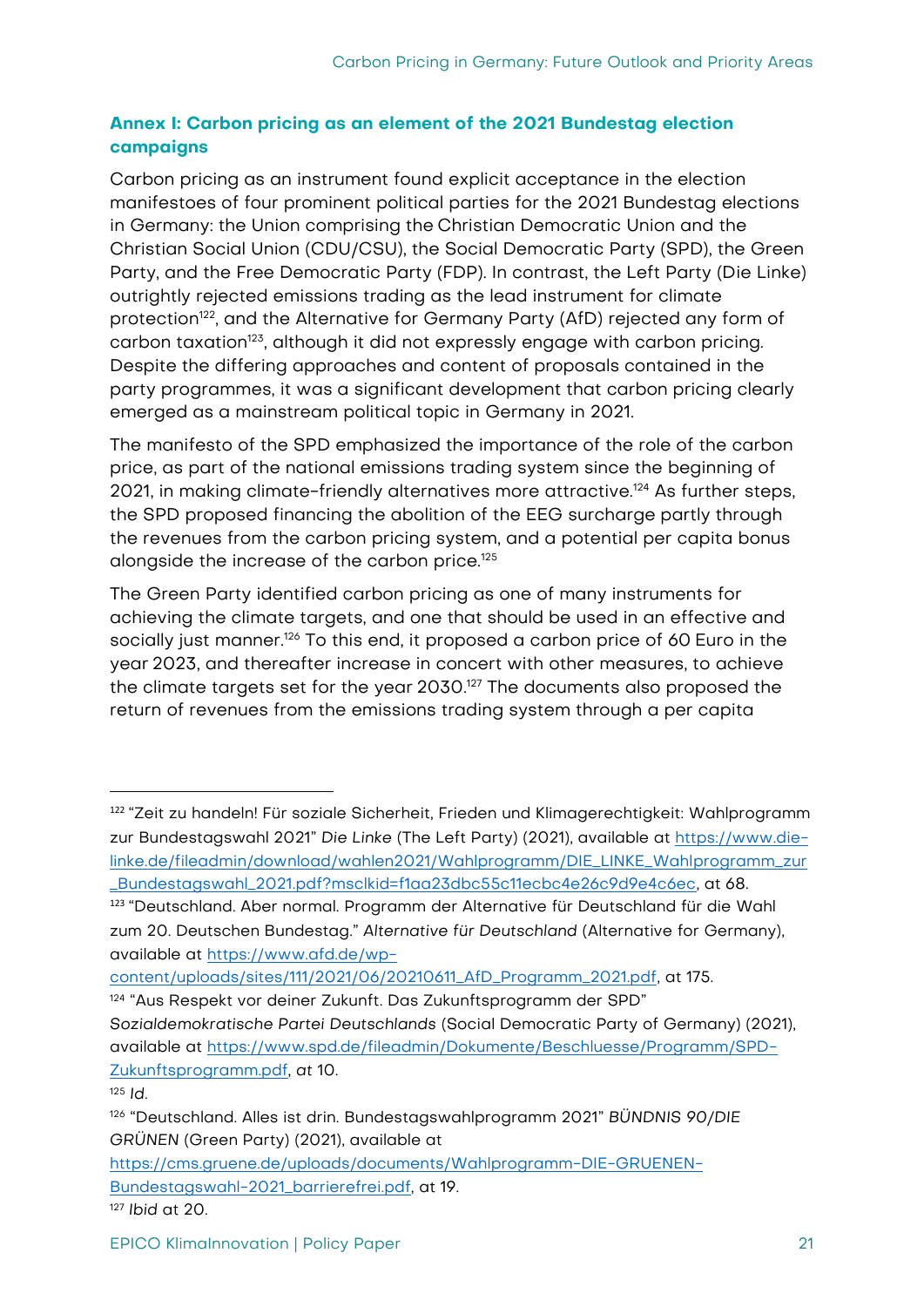payment in the form of "Energy Money", a reduction of the EEG surcharge, and a Climate Bonus Fund for low-income commuters. <sup>128</sup>

The FDP manifesto contained a strong recommendation for the extension of the EU-ETS to all sectors and geographical areas as quickly as possible. <sup>129</sup> The incumbent CDU/CSU Union advocated a comprehensive system of European emissions trading, including the extension of the emissions trading system to sectors such as mobility, heating, and shipping.<sup>130</sup> A return of the revenues from the emissions trading system to citizens and businesses through electricity rebates also found a place in the party programme. 131

<sup>128</sup> Id.

<sup>&</sup>lt;sup>129</sup> "Nie gab es mehr zu tun. Wahlprogramm der Freien Demokraten" Freie Demokratische Partei (Free Democratic Party) (2021), available at

[https://www.fdp.de/sites/default/files/2021-08/FDP\\_BTW2021\\_Wahlprogramm\\_1.pdf,](https://www.fdp.de/sites/default/files/2021-08/FDP_BTW2021_Wahlprogramm_1.pdf) at 58.

<sup>130</sup> "Das Programm für Stabilität und Erneuerung. Gemeinsam für ein modernes Deutschland." Christlich Demokratische Union Deutschlands / Christlich-Soziale Union (Christian Democratic Union and Christian Social Union) (2021), available at [https://www.csu.de/common/download/Regierungsprogramm.pdf,](https://www.csu.de/common/download/Regierungsprogramm.pdf) at 41.  $131$  Id.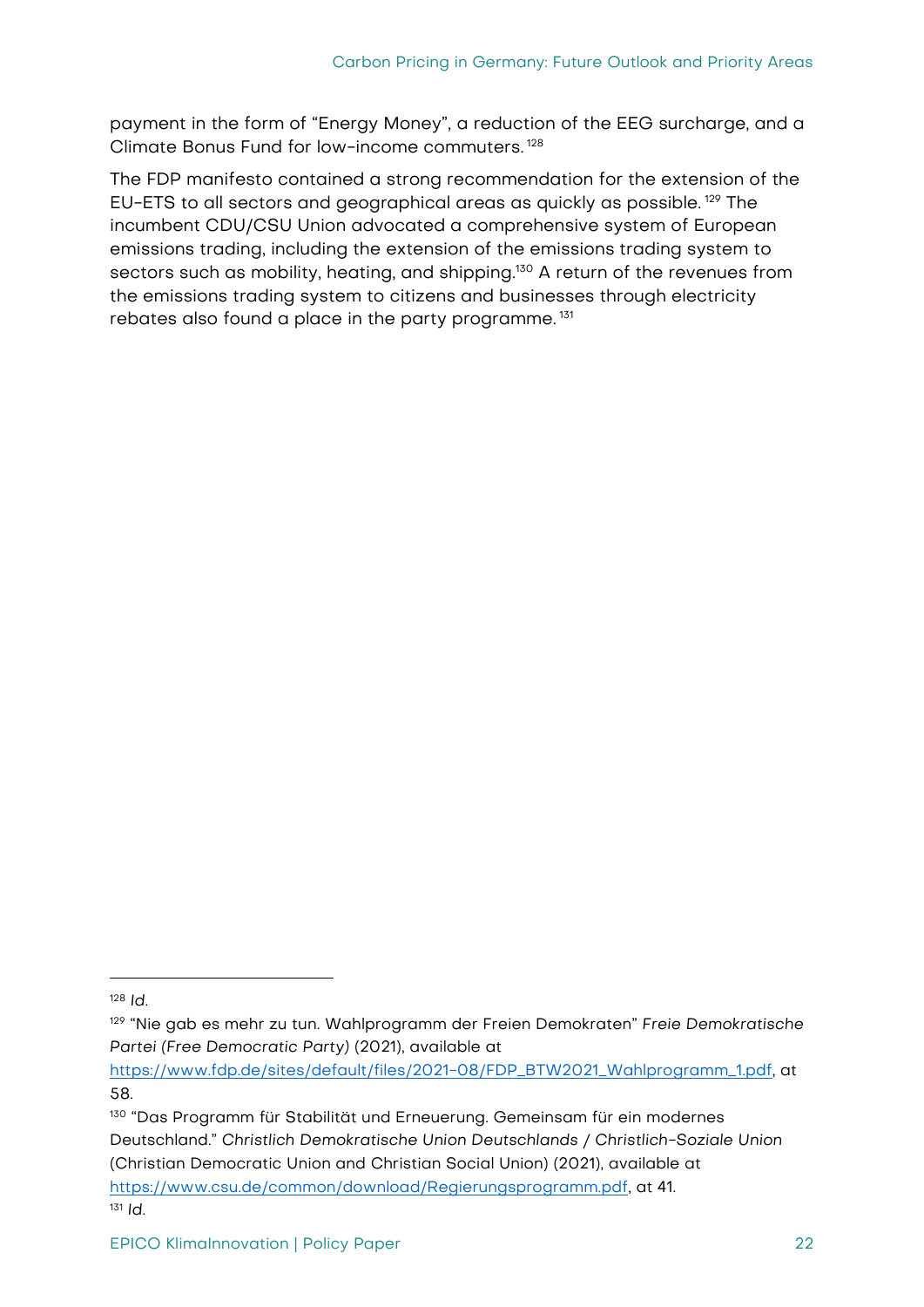# <span id="page-26-0"></span>**REFERENCES**

#### **I. Legislative Sources**

#### **European Commission**

Proposal for a Directive of the European Parliament and of the Council amending Directive 2003/87/EC establishing a system for greenhouse gas emission allowance trading within the Union, Decision (EU) 2015/1814 concerning the establishment and operation of a market stability reserve for the Union greenhouse gas emission trading scheme and Regulation (EU) 2015/757 (July 14, 2021), available at [https://eur-lex.europa.eu/resource.html?uri=cellar:618e6837](https://eur-lex.europa.eu/resource.html?uri=cellar:618e6837-eec6-11eb-a71c-01aa75ed71a1.0001.02/DOC_1&format=PDF) [eec6-11eb-a71c-01aa75ed71a1.0001.02/DOC\\_1&format=PDF](https://eur-lex.europa.eu/resource.html?uri=cellar:618e6837-eec6-11eb-a71c-01aa75ed71a1.0001.02/DOC_1&format=PDF) (Accessed on April 27, 2022)

#### **European Commission**

Proposal for a Regulation of the European Parliament and of the Council establishing a Social Climate Fund (July 14, 2021), available at [https://eur](https://eur-lex.europa.eu/legal-content/EN/TXT/?uri=CELEX:52021PC0568)[lex.europa.eu/legal-content/EN/TXT/?uri=CELEX:52021PC0568](https://eur-lex.europa.eu/legal-content/EN/TXT/?uri=CELEX:52021PC0568) (Accessed on April 27, 2022)

#### **European Parliament, Council of the European Union**

Regulation (EU) 2021/1119 of the European Parliament and of the Council of 30 June 2021 establishing the framework for achieving climate neutrality and amending Regulations (EC) No 401/2009 and (EU) 2018/1999 (June 30, 2021), available at [https://eur-lex.europa.eu/legal](https://eur-lex.europa.eu/legal-content/EN/TXT/?uri=CELEX%3A32021R1119%20)[content/EN/TXT/?uri=CELEX%3A32021R1119 \(](https://eur-lex.europa.eu/legal-content/EN/TXT/?uri=CELEX%3A32021R1119%20)Accessed on April 27, 2022)

## **European Parliament, Council of the European Union**

Directive 2003/87/EC of the European Parliament and of the Council establishing a scheme for greenhouse gas emission allowance trading within the Community and amending Council Directive 96/61/EC (October 13, 2003), available at [https://eur-lex.europa.eu/legal](https://eur-lex.europa.eu/legal-content/EN/TXT/?uri=CELEX%3A32003L0087)[content/EN/TXT/?uri=CELEX%3A32003L0087](https://eur-lex.europa.eu/legal-content/EN/TXT/?uri=CELEX%3A32003L0087) (Accessed on April 27, 2022)

## **European Parliament, Council of the European Union**

Decision (EU) 2015/1814 of the European Parliament and of the Council concerning the establishment and operation of a market stability reserve for the Union greenhouse gas emission trading scheme and amending Directive 2003/87/EC (October 6, 2015), available at [https://eur-lex.europa.eu/legal](https://eur-lex.europa.eu/legal-content/EN/TXT/?uri=uriserv:OJ.L_.2015.264.01.0001.01.ENG)[content/EN/TXT/?uri=uriserv:OJ.L\\_.2015.264.01.0001.01.ENG](https://eur-lex.europa.eu/legal-content/EN/TXT/?uri=uriserv:OJ.L_.2015.264.01.0001.01.ENG) (Accessed on April 27, 2022)

#### **European Parliament, Council of the European Union**

Regulation (EU) 2015/757 of the European Parliament and of the Council on the monitoring, reporting and verification of carbon dioxide emissions from maritime transport, and amending Directive 2009/16/EC (April 29, 2015), available at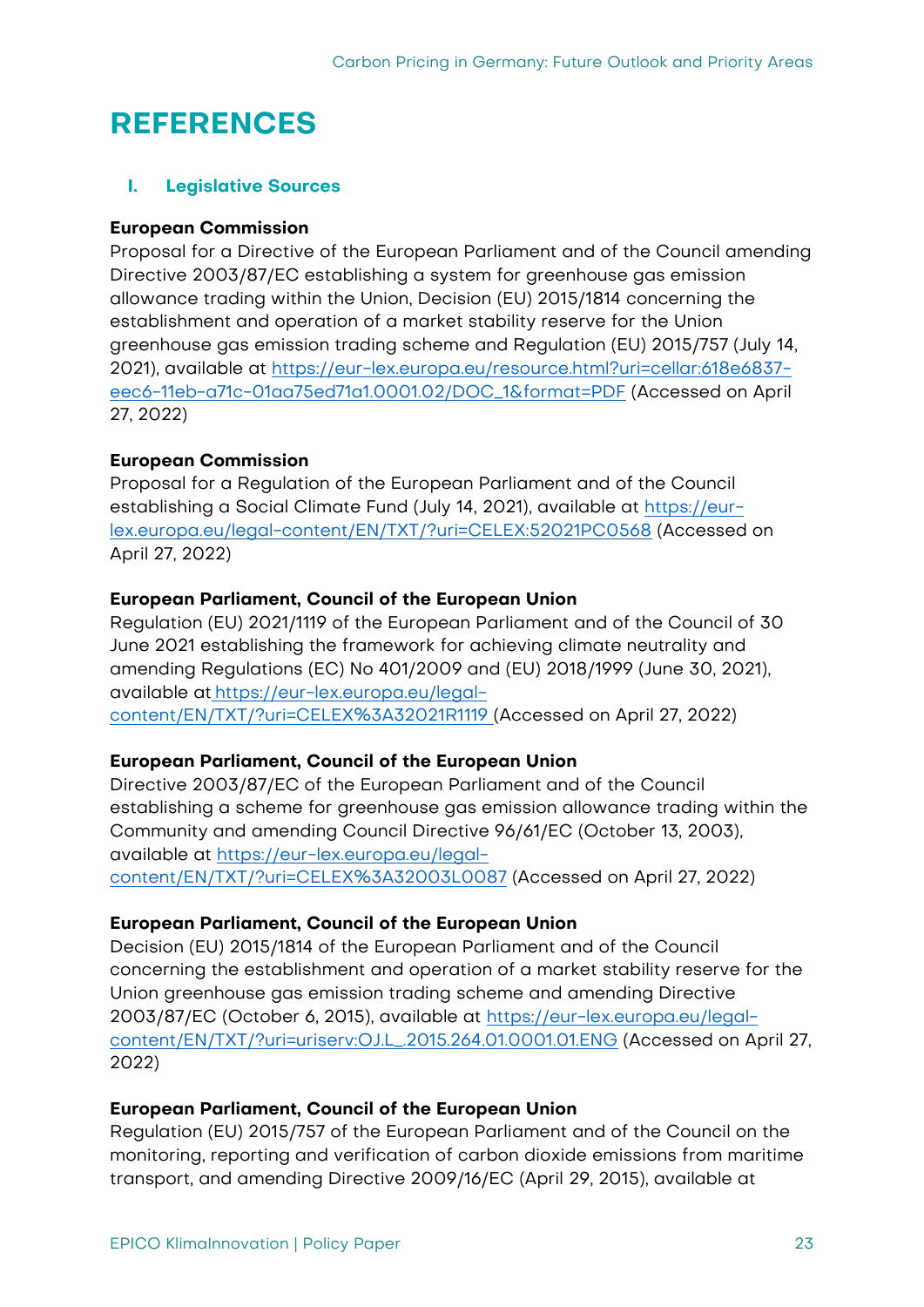<https://eur-lex.europa.eu/legal-content/EN/TXT/?uri=celex%3A32015R0757> (Accessed on April 27, 2022)

## **German Federal Ministry for Justice**

Gesetz über einen nationalen Zertifikatehandel für Brennstoffemissionen (Brennstoffemissionshandelsgesetz – BEHG; engl. Fuel Emission Allowance Trading Act), available at [https://www.gesetze-im](https://www.gesetze-im-internet.de/behg/BJNR272800019.html)[internet.de/behg/BJNR272800019.html](https://www.gesetze-im-internet.de/behg/BJNR272800019.html) (Accessed on April 27, 2022)

## **German Federal Ministry for Justice**

Gesetz zur Errichtung eines Sondervermögens "Energie- und Klimafonds" (EKFG), available at [https://www.gesetze-im](https://www.gesetze-im-internet.de/ekfg/BJNR180700010.html?msclkid=4ff23e1fc54c11eca9f9f7ee14ba7449)[internet.de/ekfg/BJNR180700010.html?msclkid=4ff23e1fc54c11eca9f9f7ee14ba744](https://www.gesetze-im-internet.de/ekfg/BJNR180700010.html?msclkid=4ff23e1fc54c11eca9f9f7ee14ba7449) [9](https://www.gesetze-im-internet.de/ekfg/BJNR180700010.html?msclkid=4ff23e1fc54c11eca9f9f7ee14ba7449) (Accessed on April 27, 2022)

# **II. Literature and References**

## **Alternative für Deutschland (Alternative for Germany)**

"Deutschland. Aber normal. Programm der Alternative für Deutschland für die Wahl zum 20. Deutschen Bundestag." available at [https://www.afd.de/wp](https://www.afd.de/wp-content/uploads/sites/111/2021/06/20210611_AfD_Programm_2021.pdf)[content/uploads/sites/111/2021/06/20210611\\_AfD\\_Programm\\_2021.pdf](https://www.afd.de/wp-content/uploads/sites/111/2021/06/20210611_AfD_Programm_2021.pdf) (Accessed on April 27, 2022)

## **Baranzini, Andrea et al.**

"Carbon pricing in climate policy: seven reasons, complementary instruments, and political economy considerations" WIREs Climate Change (2017)

## **Beiser-McGrath, Liam F. and Bernauer, Thomas**

"Could revenue recycling make effective carbon taxation politically feasible?" Science Advances (2019)

## **BÜNDNIS 90/DIE GRÜNEN (Green Party)**

"Deutschland. Alles ist drin. Bundestagswahlprogramm 2021" (2021), available at [https://cms.gruene.de/uploads/documents/Wahlprogramm-DIE-GRUENEN-](https://cms.gruene.de/uploads/documents/Wahlprogramm-DIE-GRUENEN-Bundestagswahl-2021_barrierefrei.pdf)[Bundestagswahl-2021\\_barrierefrei.pdf](https://cms.gruene.de/uploads/documents/Wahlprogramm-DIE-GRUENEN-Bundestagswahl-2021_barrierefrei.pdf) (Accessed on April 27, 2022)

## **Christlich Demokratische Union Deutschlands / Christlich-Soziale Union (Christian Democratic Union and Christian Social Union)**

"Das Programm für Stabilität und Erneuerung. Gemeinsam für ein modernes Deutschland." (2021), available at

<https://www.csu.de/common/download/Regierungsprogramm.pdf> (Accessed on April 27, 2022)

## **Die Linke (The Left Party)**

"Zeit zu handeln! Für soziale Sicherheit, Frieden und Klimagerechtigkeit: Wahlprogramm zur Bundestagswahl 2021" (2021), available at [https://www.die](https://www.die-linke.de/fileadmin/download/wahlen2021/Wahlprogramm/DIE_LINKE_Wahlprogramm_zur_Bundestagswahl_2021.pdf?msclkid=f1aa23dbc55c11ecbc4e26c9d9e4c6ec%20)[linke.de/fileadmin/download/wahlen2021/Wahlprogramm/DIE\\_LINKE\\_Wahlprogra](https://www.die-linke.de/fileadmin/download/wahlen2021/Wahlprogramm/DIE_LINKE_Wahlprogramm_zur_Bundestagswahl_2021.pdf?msclkid=f1aa23dbc55c11ecbc4e26c9d9e4c6ec%20)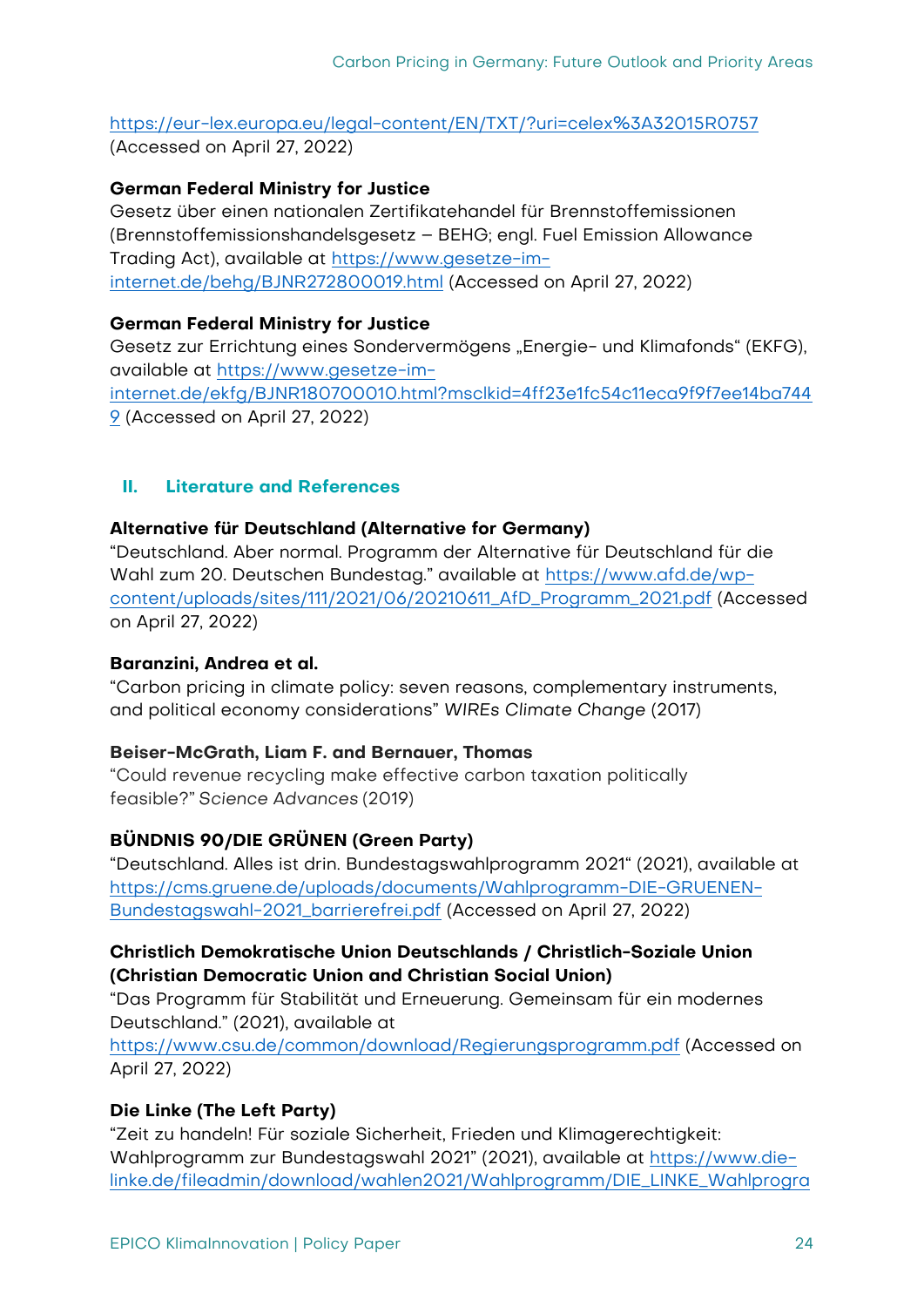[mm\\_zur\\_Bundestagswahl\\_2021.pdf?msclkid=f1aa23dbc55c11ecbc4e26c9d9e4c6e](https://www.die-linke.de/fileadmin/download/wahlen2021/Wahlprogramm/DIE_LINKE_Wahlprogramm_zur_Bundestagswahl_2021.pdf?msclkid=f1aa23dbc55c11ecbc4e26c9d9e4c6ec%20) [c](https://www.die-linke.de/fileadmin/download/wahlen2021/Wahlprogramm/DIE_LINKE_Wahlprogramm_zur_Bundestagswahl_2021.pdf?msclkid=f1aa23dbc55c11ecbc4e26c9d9e4c6ec%20) (Accessed on April 27, 2022)

#### **Edenhofer, Ottmar et al.**

"Optionen für eine CO2-Preisreform" MCC-PIK-Expertise für den Sachverständigenrat zur Begutachtung der gesamtwirtschaftlichen Entwicklung (2019), available at [https://www.mcc](https://www.mcc-berlin.net/fileadmin/data/B2.3_Publications/Working%20Paper/2019_MCC_Optionen_f%C3%BCr_eine_CO2-Preisreform_final.pdf)[berlin.net/fileadmin/data/B2.3\\_Publications/Working%20Paper/2019\\_MCC\\_Optio](https://www.mcc-berlin.net/fileadmin/data/B2.3_Publications/Working%20Paper/2019_MCC_Optionen_f%C3%BCr_eine_CO2-Preisreform_final.pdf) [nen\\_f%C3%BCr\\_eine\\_CO2-Preisreform\\_final.pdf](https://www.mcc-berlin.net/fileadmin/data/B2.3_Publications/Working%20Paper/2019_MCC_Optionen_f%C3%BCr_eine_CO2-Preisreform_final.pdf) (Accessed on April 27, 2022)

#### **Edenhofer, Ottmar et al.**

"A whole-economy carbon price for Europe and how to get there" Bruegel Policy Contribution (2021), available at [https://www.bruegel.org/2021/03/a-whole](https://www.bruegel.org/2021/03/a-whole-economy-carbon-price-for-europe-and-how-to-get-there/?msclkid=128a5c6fc6a511ec9a29bbb2cc55e08c)[economy-carbon-price-for-europe-and-how-to-get](https://www.bruegel.org/2021/03/a-whole-economy-carbon-price-for-europe-and-how-to-get-there/?msclkid=128a5c6fc6a511ec9a29bbb2cc55e08c)[there/?msclkid=128a5c6fc6a511ec9a29bbb2cc55e08c](https://www.bruegel.org/2021/03/a-whole-economy-carbon-price-for-europe-and-how-to-get-there/?msclkid=128a5c6fc6a511ec9a29bbb2cc55e08c) (Accessed on April 27, 2022)

## **European Commission**

"Development of EU ETS (2005-2020)", available at [https://ec.europa.eu/clima/eu-action/eu-emissions-trading-system-eu](https://ec.europa.eu/clima/eu-action/eu-emissions-trading-system-eu-ets/development-eu-ets-2005-2020_en)[ets/development-eu-ets-2005-2020\\_en \(](https://ec.europa.eu/clima/eu-action/eu-emissions-trading-system-eu-ets/development-eu-ets-2005-2020_en)Accessed on April 27, 2022)

#### **European Commission**

"Impact Assessment accompanying the document Communication from the Commission to the European Parliament, the Council, the European Economic and Social Committee and the Committee of the Regions - Stepping up Europe's 2030 climate ambition: Investing in a climate-neutral future for the benefit of our people" Commission Staff Working Document (September 17, 2020), available at [https://eur-lex.europa.eu/legal-content/EN/TXT/?uri=CELEX:52020SC0176](https://eur-lex.europa.eu/legal-content/EN/TXT/?uri=CELEX:52020SC0176%20) (Accessed on April 27, 2022)

#### **European Commission**

"Impact Assessment Report accompanying the document 'Directive of the European Parliament and of the Council amending Directive 2003/87/EC establishing a system for greenhouse gas emission allowance trading within the Union, Decision (EU) 2015/1814 concerning the establishment and operation of a market stability reserve for the Union greenhouse gas emission trading scheme and Regulation (EU) 2015/757'" Commission Staff Working Document (July 14, 2021)

## **EMBER Carbon Pricing**

<https://ember-climate.org/data/carbon-price-viewer/> (Accessed on April 27, 2022)

#### **EPICO KlimaInnovation; Konrad-Adenauer-Stiftung**

"Vier Bausteine für eine Innovationsagenda" Konzeptpapier des Policy Accelerator for Climate Innovation (2021), available at [https://epico.org/de/veroeffentlichungen/vier-bausteine-fuer-eine](https://epico.org/de/veroeffentlichungen/vier-bausteine-fuer-eine-innovationsagenda)[innovationsagenda](https://epico.org/de/veroeffentlichungen/vier-bausteine-fuer-eine-innovationsagenda) (Accessed on April 27, 2022)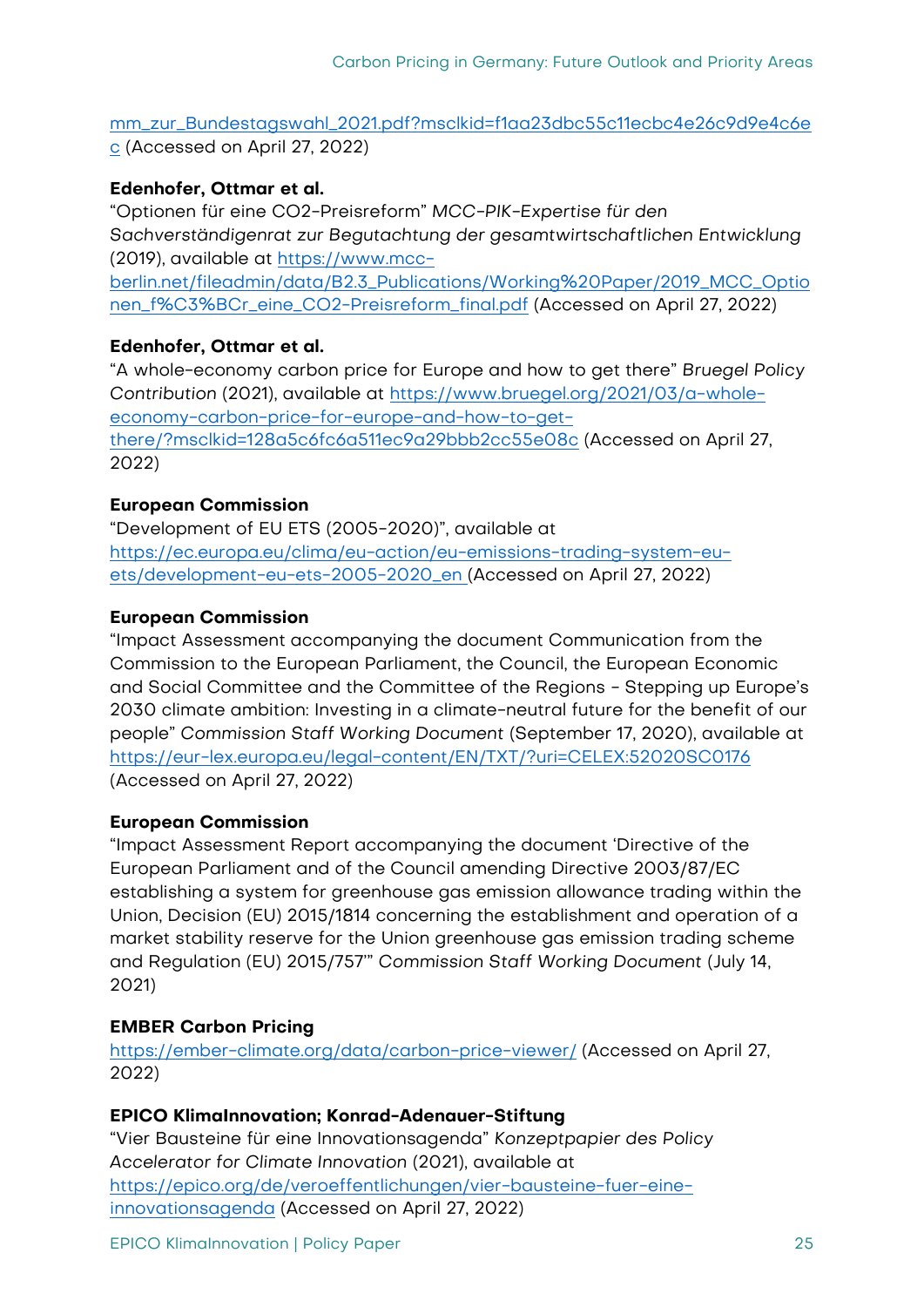#### **Färber, Gisela and Wieland, Joachim**

"Rechtliche und Verwaltungsorganisatorische Möglichkeiten der Umsetzung einer Klimaprämie" Deutsche Universität für Verwaltungswissenschaften Speyer Gutachten (2022), available at https://www.wwf.de/fileadmin/fmwwf/Publikationen-PDF/Klima/Studie-Rechtliche-undverwaltungsorganisatorische-Moeglichkeiten-einer-Klimapraemie.pdf (Accessed on April 27, 2022)

#### **Freie Demokratische Partei (Free Democratic Party)**

"Nie gab es mehr zu tun. Wahlprogramm der Freien Demokraten" (2021), available at https://www.fdp.de/sites/default/files/2021- 08/FDP\_BTW2021\_Wahlprogramm\_1.pdf (Accessed on April 27, 2022)

#### **Frondel, Manuel et al.**

"Akzeptanz der CO2-Bepreisung in Deutschland: Evidenz für private Haushalte vor Einführung des CO2-Preises" RWI – Leibniz-Institut für Wirtschaftsforschung Diskussionspapier (2021)

#### **Gechert, Sebastian and Dullien, Sebastian**

"Steigender CO2-Preis: Warum der Klimabonus Ideal für den sozialen Ausgleich ist" Hans-Böckler-Stiftung: IMK Kommentar Nr. 2 (2021), available at https://www.boeckler.de/de/faust-detail.htm?sync\_id=HBS-008027 (Accessed on April 27, 2022)

#### **German Environment Agency**

"Emissionshandel 2021 mit Rekordeinnahmen von über 12 Milliarden Euro" Press Release (January 5, 2022), available at

https://www.umweltbundesamt.de/presse/pressemitteilungen/emissionshandel-2021-rekordeinnahmen-von-ueber-12 (Accessed on April 27, 2022)

#### **German Constitutional Court**

"Leitsätze zum Beschluss des Ersten Senats vom 24. März 2021 - 1 BvR 2656/18 -, Rn. 1-270" (Decision of the First Senate of 24 March 2021 - 1 BvR 2656/18 -, Rn. 1- 270), available at http://www.bverfg.de/e/rs20210324\_1bvr265618.html (Accessed on April 27, 2022)

#### **German Federal Government**

"Intergenerational contract for the climate", available at https://www.bundesregierung.de/breg-de/themen/klimaschutz/climate-changeact-2021-1936846 (Accessed on April 27, 2022)

#### **German Federal Government**

"Mehr Fortschritt wagen – Bündnis für Freiheit, Gerechtigkeit und Nachhaltigkeit. Koalitionsvertrag 2021 – 2025 zwischen der Sozialdemokratischen Partei Deutschlands (SPD), BÜNDNIS 90 / DIE GRÜNEN und den Freien Demokraten (FDP)" available at

https://www.bundesregierung.de/resource/blob/974430/1990812/04221173eef9a 6720059cc353d759a2b/2021-12-10-koav2021-data.pdf?download=1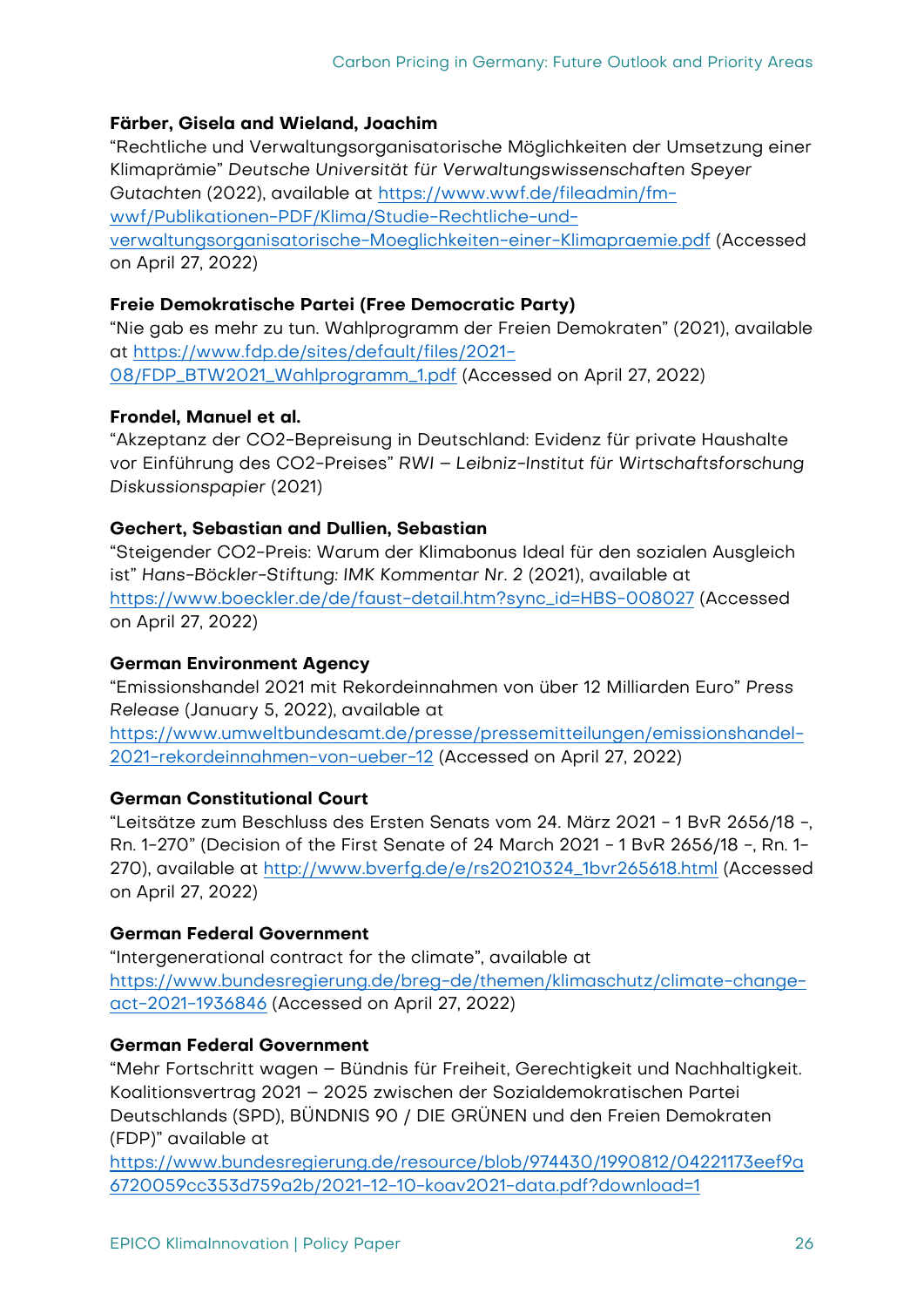#### **German Federal Ministry for the Environment, Nature Conservation, Nuclear Safety and Consumer Protection**

"Gesetz beschreibt verbindlichen Pfad zur Klimaneutralität 2045 / Klimaziel für 2030 wird von 55 auf 65 Prozent erhöht" (June 24, 2021), available at https://www.bmuv.de/pressemitteilung/novelle-des-klimaschutzgesetzes-vombundestag-beschlossen/ (Accessed on April 27, 2022)

#### **Kaiser, Tobias**

"Ein wichtiger Baustein des Klimaplans droht zu kippen: Die EU-Kommission will Benzin, Heizöl und andere Brennstoffe teuer machen. Darüber gibt es Streit" Die Welt (February 18, 2022)

#### **Kalkuhl, Matthias et al**.

"CO2-Bepreisung: Mehr Klimaschutz mit mehr Gerechtigkeit" MCC-Arbeitspapier (2021), available at https://www.mcc-

berlin.net/forschung/publikationen/publikationen-detail/article/co2-bepreisungmehr-klimaschutz-mit-mehr-gerechtigkeit.html (Accessed on April 27, 2022)

#### **Knodt, Michèle et al.**

"Wegmarken für das EU-Klimaziel 2030: Versteckte Risiken und Chancen der Szenarien der EU-Kommission für den Pfad zur Klimaneutralität" Ariadne-Kurzdossier (2020), available at https://www.pikpotsdam.de/de/institut/abteilungen/transformationspfade/projekte/ariadne/kurz dossier\_eu-klimaziel2030 (Accessed on April 27, 2022)

#### **Pahle, Michael, et al.**

"Eckpunkte und no-regret Maßnahmen für die Weiterentwicklung der CO2- Bepreisung auf deutscher und europäischer Ebene" Ariadne-Hintergrund, available at https://www.kopernikus-projekte.de/aktuelles/news/ariadne\_co2 bepreisung (Accessed on April 27, 2022)

#### **Rafaty, Ryan et al.**

"Carbon pricing and the elasticity of  $CO<sub>2</sub>$  emissions" Cambridge Working Papers in Economics (2020)

#### **Sozialdemokratische Partei Deutschlands (Social Democratic Party of Germany)**

"Aus Respekt vor deiner Zukunft. Das Zukunftsprogramm der SPD" (2021), available at

https://www.spd.de/fileadmin/Dokumente/Beschluesse/Programm/SPD-Zukunftsprogramm.pdf (Accessed on April 27, 2022)

#### **Thomas, Samuel et al.**

"Pricing is just the icing: The role of carbon pricing in a comprehensive policy framework to decarbonise the EU buildings sector" Regulatory Assistance Project (2021)

#### **Tvinnereim, Endre and Mehling, Michael**

"Carbon pricing and deep decarbonisation" 121 Energy Policy (2018)